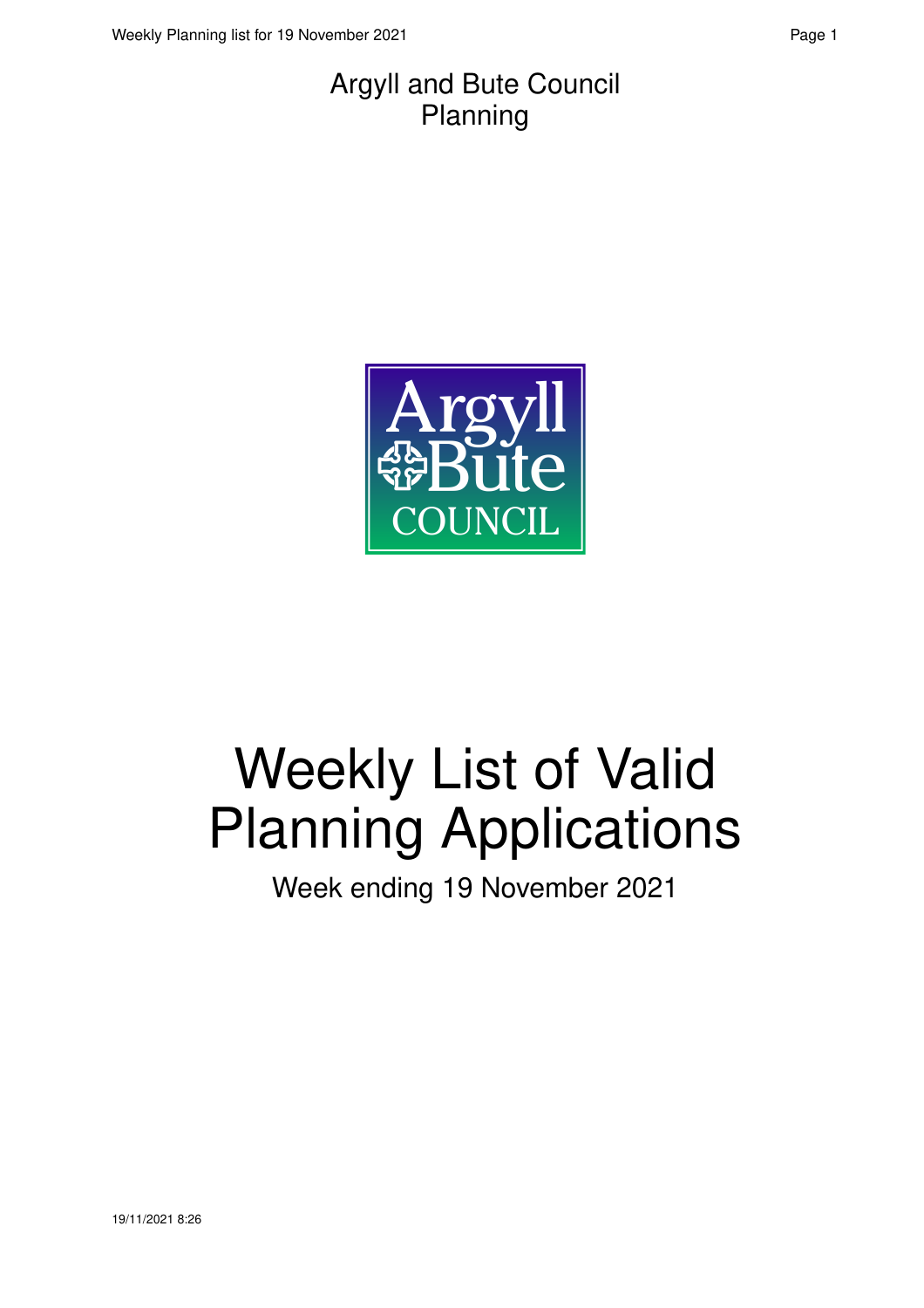### **Bute and Cowal**

| Reference:                                   | 21/01407/PP                                                                                                                                        | Officer:<br>Telephone: | Allocated To Area Office<br>01546 605518                     |  |
|----------------------------------------------|----------------------------------------------------------------------------------------------------------------------------------------------------|------------------------|--------------------------------------------------------------|--|
| <b>Ward Details:</b>                         | 07 - Dunoon                                                                                                                                        |                        |                                                              |  |
| <b>Community Council:</b>                    | <b>Dunoon Community Council</b>                                                                                                                    |                        |                                                              |  |
| Proposal:                                    | provision of parking and turning facilities                                                                                                        |                        | Erection of dwellinghouse, formation of vehicular access and |  |
| Location:                                    | Land To Rear Of Millburn, 113 Alexandra Parade, Dunoon,<br>Argyll And Bute                                                                         |                        |                                                              |  |
| <b>Applicant:</b>                            | Mr Randall Taylor<br>C/o Agent                                                                                                                     |                        |                                                              |  |
| Agent:                                       | $JM = A + uD$<br>Argyll Studio, 93B Marine Parade, Kirn, Dunoon, Argyll And<br>Bute, PA23 8HQ                                                      |                        |                                                              |  |
| <b>Development Type:</b><br><b>Grid Ref:</b> | N03B - Housing - Local<br>217841 - 677299                                                                                                          |                        |                                                              |  |
| <b>Reference:</b>                            | 21/01902/PPP                                                                                                                                       | Officer:<br>Telephone: | Steven Gove<br>01546 605518                                  |  |
| <b>Ward Details:</b>                         | 08 - Isle Of Bute                                                                                                                                  |                        |                                                              |  |
| <b>Community Council:</b>                    | <b>Bute Community Council</b>                                                                                                                      |                        |                                                              |  |
| Proposal:                                    |                                                                                                                                                    |                        |                                                              |  |
| Location:                                    | Site for the erection of a dwellinghouse<br>Land Between Tuath And Kerrycrusach Cottage, Kerrycrusach<br>, Kingarth, Isle Of Bute, Argyll And Bute |                        |                                                              |  |
| <b>Applicant:</b>                            | Mr Neil Redpath<br>1 Cottigvale, Morpeth, Northumberland, NE61 1DW                                                                                 |                        |                                                              |  |
| Agent:                                       | <b>Marshall Associates</b><br>20A Argyle Street, Rothesay, Isle Of Bute, Argyll And Bute,<br><b>PA20 0AU</b>                                       |                        |                                                              |  |
| <b>Development Type:</b><br><b>Grid Ref:</b> | N03B - Housing - Local<br>208736 - 661665                                                                                                          |                        |                                                              |  |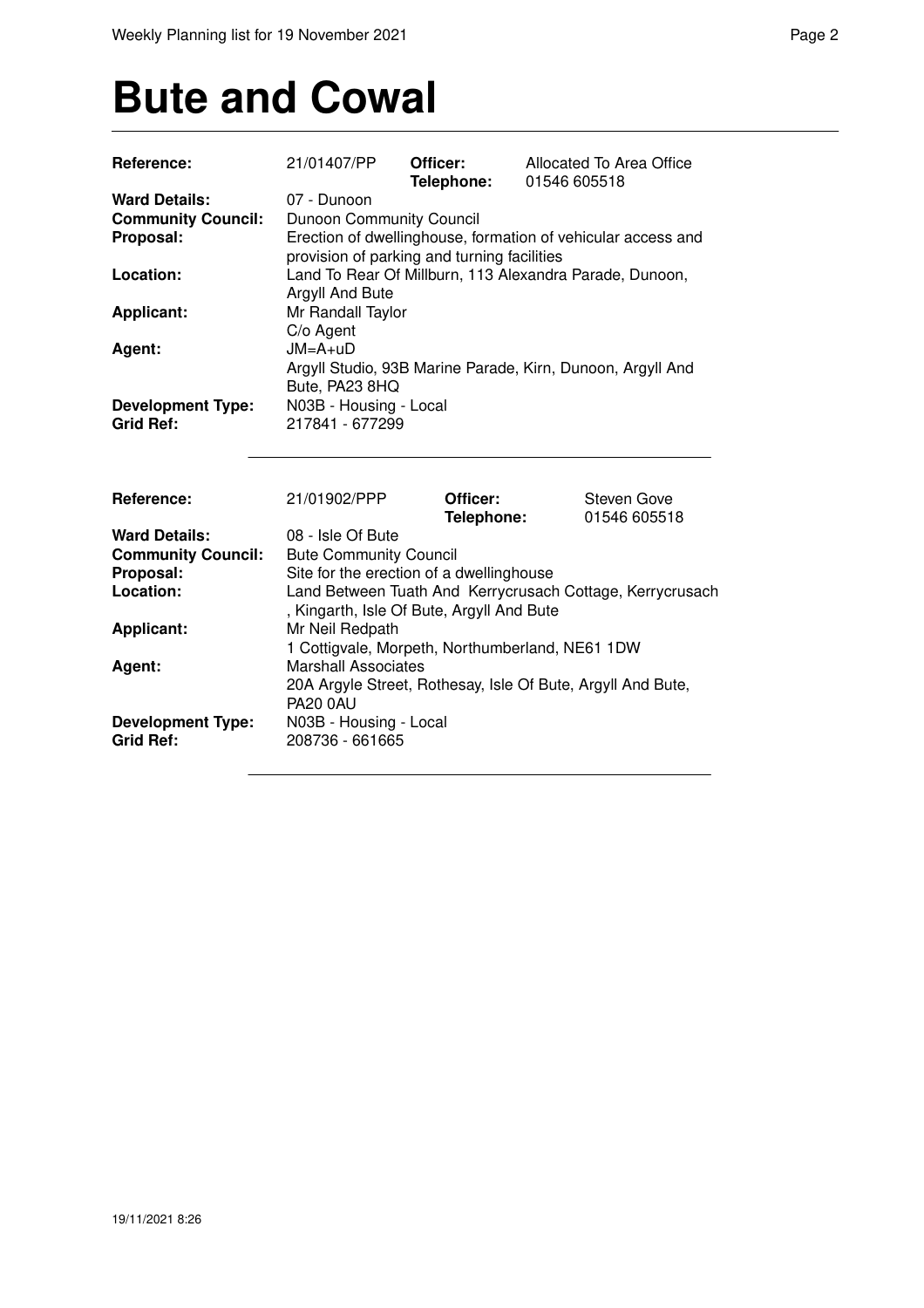Weekly Planning list for 19 November 2021 and the state of the Page 3 Page 3

| Reference:                                                                  | 21/01912/PP                                                                                                                                                                                                                                                                                                                             | Officer:<br>Telephone: | Allocated To Area Office<br>01546 605518                       |  |  |
|-----------------------------------------------------------------------------|-----------------------------------------------------------------------------------------------------------------------------------------------------------------------------------------------------------------------------------------------------------------------------------------------------------------------------------------|------------------------|----------------------------------------------------------------|--|--|
| <b>Ward Details:</b><br><b>Community Council:</b><br>Proposal:              | 08 - Isle Of Bute<br><b>Bute Community Council</b><br>Replacement of roof covering, installation of Solar PV panels<br>and formation of new door with pitched roof on single storey<br>part of Public House and change of use of land to rear to form<br>outdoor seating area with associated gabion basket retaining<br>wall and fence |                        |                                                                |  |  |
| Location:                                                                   | Bute, PA20 OLL                                                                                                                                                                                                                                                                                                                          |                        | 33-34 Marine Road, Port Bannatyne, Isle Of Bute, Argyll And    |  |  |
| <b>Applicant:</b>                                                           | Port Bannatyne Development Trust<br>And Bute, PA20 0PP                                                                                                                                                                                                                                                                                  |                        | Inverbroom, 40 High Road, Port Bannatyne, Isle Of Bute, Argyll |  |  |
| Agent:                                                                      | N/A                                                                                                                                                                                                                                                                                                                                     |                        |                                                                |  |  |
| <b>Development Type:</b><br><b>Grid Ref:</b>                                | N10B - Other developments - Local<br>207274 - 667277                                                                                                                                                                                                                                                                                    |                        |                                                                |  |  |
| Reference:                                                                  | 21/01992/PP                                                                                                                                                                                                                                                                                                                             | Officer:<br>Telephone: | Allocated To Area Office<br>01546 605518                       |  |  |
| <b>Ward Details:</b><br><b>Community Council:</b><br>Proposal:<br>Location: | 06 - Cowal<br><b>Colintraive And Glendaruel CC</b><br>Retention of timber office building on a permanent basis<br>Dunans Castle, Glendaruel, Colintraive, Argyll And Bute, PA22                                                                                                                                                         |                        |                                                                |  |  |
| <b>Applicant:</b>                                                           | 3AD<br>Mr Charles Dixon-Spain<br>3AD                                                                                                                                                                                                                                                                                                    |                        | Dunans Castle, Glendaruel, Colintraive, United Kingdom, PA22   |  |  |
| Agent:<br><b>Development Type:</b>                                          | Bell Ingram<br>Durn, Isla Road, Perth, Perthshire, PH2 7HF<br>N10B - Other developments - Local                                                                                                                                                                                                                                         |                        |                                                                |  |  |
| <b>Grid Ref:</b>                                                            | 204081 - 691118                                                                                                                                                                                                                                                                                                                         |                        |                                                                |  |  |
| Reference:                                                                  | 21/02109/PP                                                                                                                                                                                                                                                                                                                             | Officer:<br>Telephone: | <b>Brian Close</b><br>01546 605518                             |  |  |
| <b>Ward Details:</b><br><b>Community Council:</b><br>Proposal:              | 06 - Cowal<br>Kilmun Community Council<br>Increase in static caravan holiday pitches from 36 to 38 and<br>reduction in touring caravan pitches from 14 to 12                                                                                                                                                                            |                        |                                                                |  |  |
| Location:                                                                   | Cot House Caravan Park, Kilmun, Dunoon, Argyll And Bute,<br><b>PA23 8QS</b><br>Culligan Parks Ltd<br>Cot House Caravan Park, Sandbank Road, Sandbank,<br>Dunoon, Scotland, PA23 8QS                                                                                                                                                     |                        |                                                                |  |  |
| <b>Applicant:</b>                                                           |                                                                                                                                                                                                                                                                                                                                         |                        |                                                                |  |  |
| Agent:                                                                      | Montgomery Forgan Associates<br>Eden Park House, Eden Park, Cupar, Scotland, KY15 4HS                                                                                                                                                                                                                                                   |                        |                                                                |  |  |
| <b>Development Type:</b><br><b>Grid Ref:</b>                                | N10B - Other developments - Local<br>215408 - 682989                                                                                                                                                                                                                                                                                    |                        |                                                                |  |  |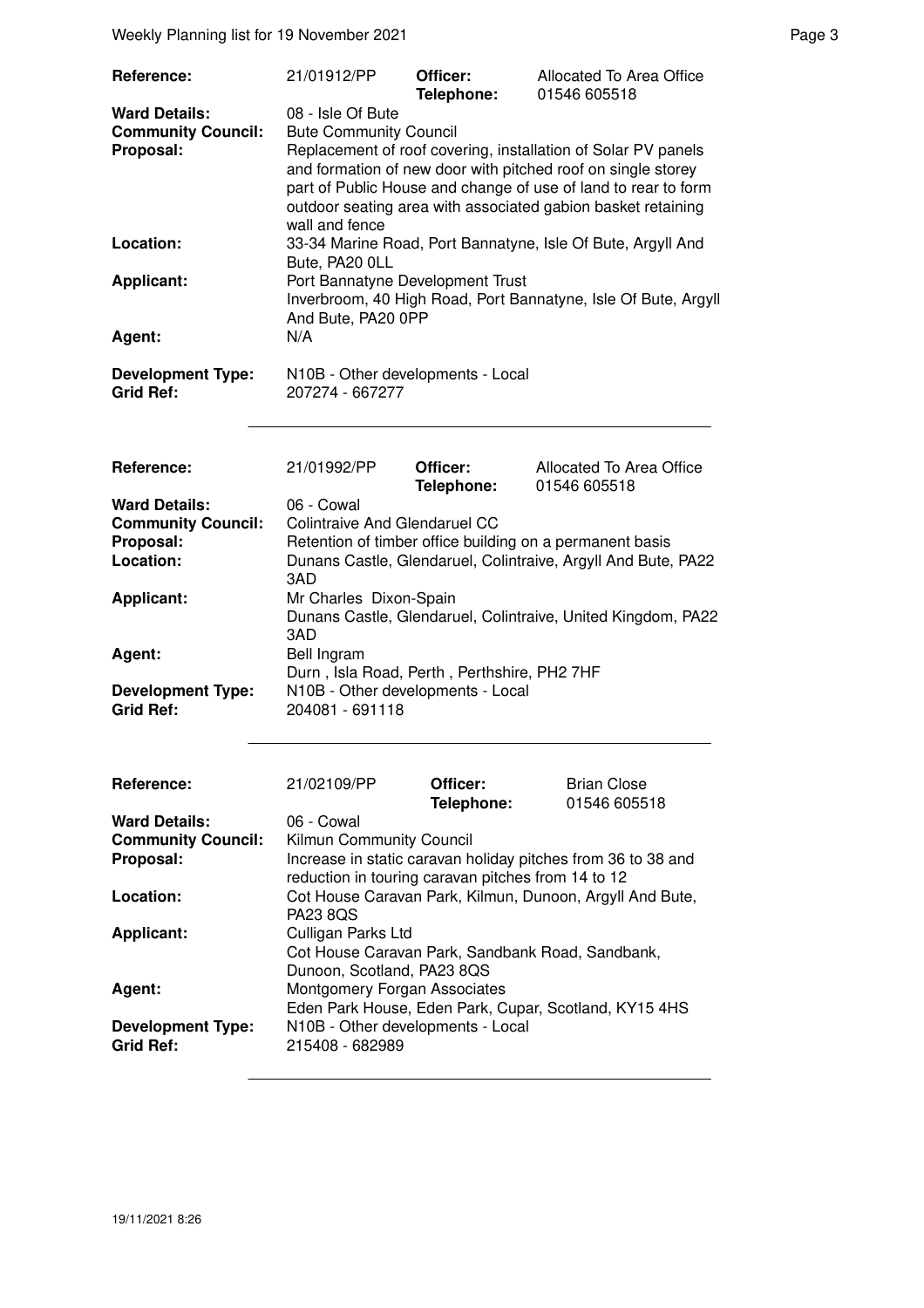Weekly Planning list for 19 November 2021 and the state of the Page 4 Page 4

| Reference:                | 21/02113/PP                                                   | Officer:   | Steven Gove  |
|---------------------------|---------------------------------------------------------------|------------|--------------|
|                           |                                                               | Telephone: | 01546 605518 |
| <b>Ward Details:</b>      | 08 - Isle Of Bute                                             |            |              |
| <b>Community Council:</b> | <b>Bute Community Council</b>                                 |            |              |
| Proposal:                 | Installation of new through wall core vent                    |            |              |
| Location:                 | Flat 1, 7 Duncan Street, Port Bannatyne, Isle Of Bute, Argyll |            |              |
|                           | And Bute, PA20 0LY                                            |            |              |
| <b>Applicant:</b>         | Ms Helen MaGregor                                             |            |              |
|                           | Flat 1, 7 Duncan Street, Port Bannatyne, Isle Of Bute, Argyll |            |              |
|                           | And Bute, PA20 0LY                                            |            |              |
| Agent:                    | <b>BCA Insulation Ltd</b>                                     |            |              |
|                           | Gilburn Ind Estate, 1 Gilburn Place, Shotts, ML7 5ES          |            |              |
| <b>Development Type:</b>  | N01 - Householder developments                                |            |              |
| <b>Grid Ref:</b>          | 207072 - 667247                                               |            |              |

| Reference:                                   | 21/02209/PP                                           | Officer:<br>Telephone: | Allocated To Area Office<br>01546 605518                      |
|----------------------------------------------|-------------------------------------------------------|------------------------|---------------------------------------------------------------|
| <b>Ward Details:</b>                         | 06 - Cowal                                            |                        |                                                               |
| <b>Community Council:</b>                    | <b>Kilfinan Community Council</b>                     |                        |                                                               |
| Proposal:                                    |                                                       |                        | Demolition of extension and erection of replacement extension |
| Location:                                    | Thorncliffe, Tighnabruaich, Argyll And Bute, PA21 2DU |                        |                                                               |
| <b>Applicant:</b>                            | Mr Gavin Philip                                       |                        |                                                               |
|                                              |                                                       |                        | Thorncliffe, Tighnabruaich, Argyll And Bute, PA21 2DU         |
| Agent:                                       | Cameronwebsterarchitects                              |                        |                                                               |
|                                              | 1 Bothwell Lane, Glasgow, G12 8JS                     |                        |                                                               |
| <b>Development Type:</b><br><b>Grid Ref:</b> | N01 - Householder developments<br>198017 - 673085     |                        |                                                               |

| Reference:                                   | 21/02217/PP                                                                                            | Officer:<br>Telephone: | <b>Brian Close</b><br>01546 605518 |
|----------------------------------------------|--------------------------------------------------------------------------------------------------------|------------------------|------------------------------------|
| <b>Ward Details:</b>                         | 06 - Cowal                                                                                             |                        |                                    |
| <b>Community Council:</b>                    | <b>Strachur Community Council</b>                                                                      |                        |                                    |
| Proposal:                                    | Erection of extension                                                                                  |                        |                                    |
| Location:                                    | Blacksmith Cottage, Strachur, Cairndow, Argyll And Bute, PA27<br>8DG                                   |                        |                                    |
| <b>Applicant:</b>                            | Mr Peter Clarke<br>Blacksmith Cottage, The Old Smiddy, Strachur, Cairndow,<br>United Kingdom, PA27 8DG |                        |                                    |
| Agent:                                       | Jack Thomson<br>Park Cottage, Balmoral Road, Blairgowrie, United Kingdom,<br><b>PH10 7HY</b>           |                        |                                    |
| <b>Development Type:</b><br><b>Grid Ref:</b> | N01 - Householder developments<br>209656 - 701365                                                      |                        |                                    |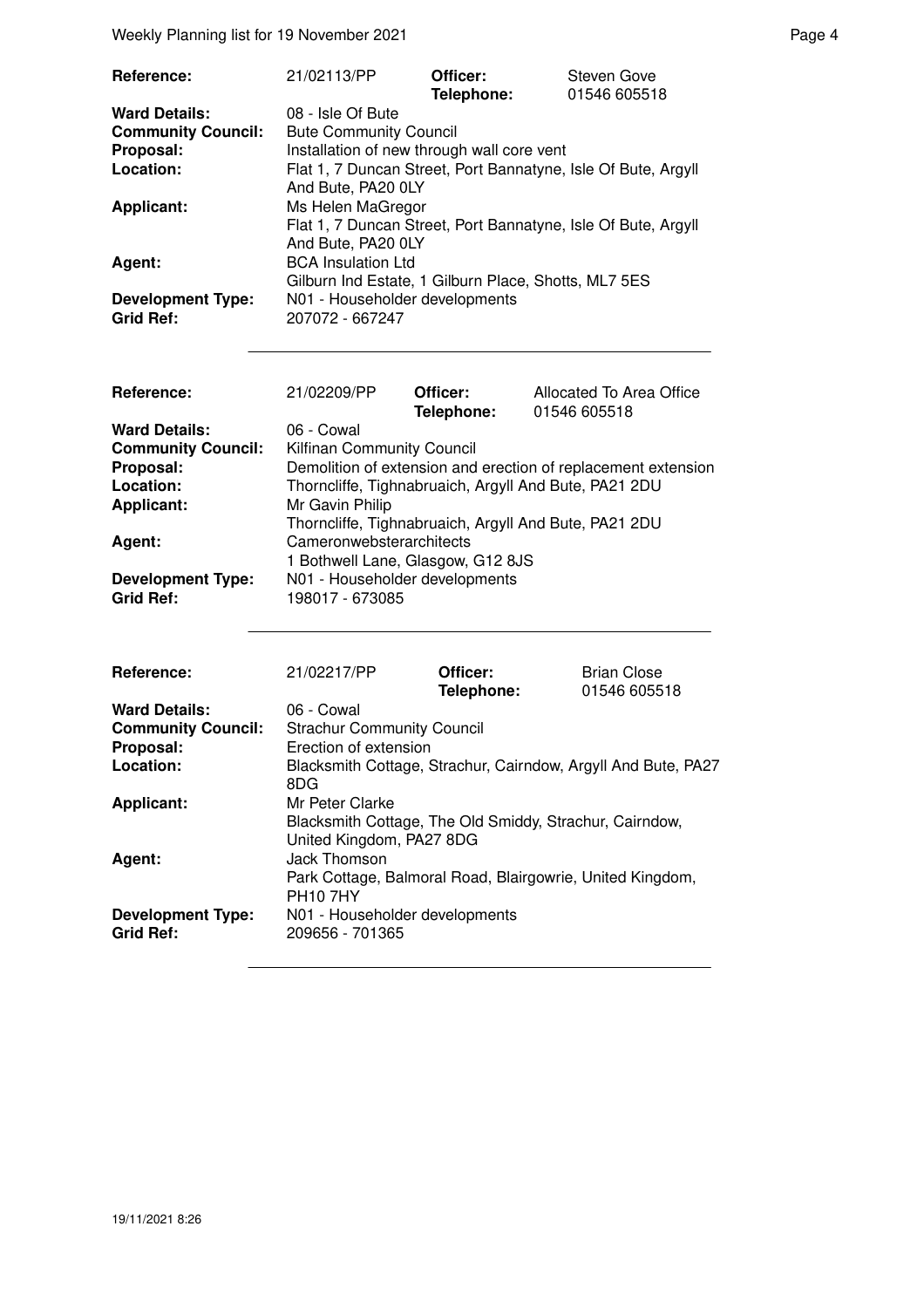#### **Helensburgh and Lomond**

| Reference:                | 21/02011/LIB                                                                                  | Officer:<br>Telephone: | Allocated To Area Office<br>01546 605518                     |  |  |
|---------------------------|-----------------------------------------------------------------------------------------------|------------------------|--------------------------------------------------------------|--|--|
| <b>Ward Details:</b>      | 10 - Helensburgh Central                                                                      |                        |                                                              |  |  |
| <b>Community Council:</b> | <b>Helensburgh Community Council</b>                                                          |                        |                                                              |  |  |
| Proposal:                 | Existing timber sash and case window frames to be refurbished                                 |                        |                                                              |  |  |
|                           | and double glazed units fitted, installation of replacement roof                              |                        |                                                              |  |  |
|                           | lights and 2 fireplaces to be replaced internally                                             |                        |                                                              |  |  |
| Location:                 |                                                                                               |                        | 16 East Abercromby Street, Helensburgh, Argyll And Bute, G84 |  |  |
|                           | 7SQ                                                                                           |                        |                                                              |  |  |
| <b>Applicant:</b>         | Mr Jeremy Evans                                                                               |                        |                                                              |  |  |
|                           |                                                                                               |                        | Upper Arden, 16 East Abercromby Street, Helensburgh, Scot-   |  |  |
|                           | land, G84 7SQ                                                                                 |                        |                                                              |  |  |
| Agent:                    | <b>HMA Architects</b>                                                                         |                        |                                                              |  |  |
|                           | 19 Charlotte Street, Helensburgh, Scotland, G84 7EZ                                           |                        |                                                              |  |  |
| <b>Development Type:</b>  | N14 - Listed bldg + con area consents                                                         |                        |                                                              |  |  |
| <b>Grid Ref:</b>          | 230342 - 682974                                                                               |                        |                                                              |  |  |
| <b>Reference:</b>         | 21/02194/CLWP                                                                                 | Officer:<br>Telephone: | Karen Malloy<br>01546 605518                                 |  |  |
| <b>Ward Details:</b>      | 11 - Helensburgh And Lomond South                                                             |                        |                                                              |  |  |
| <b>Community Council:</b> | <b>Helensburgh Community Council</b>                                                          |                        |                                                              |  |  |
| Proposal:                 |                                                                                               |                        | Certificate of Lawfulness (Proposed) for the conversion of   |  |  |
|                           |                                                                                               |                        |                                                              |  |  |
| Location:                 | garage into living accommodation<br>2 Beechgrove Place, Helensburgh, Argyll And Bute, G84 7TU |                        |                                                              |  |  |
| <b>Applicant:</b>         | Mr M Jones                                                                                    |                        |                                                              |  |  |
|                           |                                                                                               |                        | 2 Beechgrove Place, Helensburgh, Argyll And Bute, G84 7TU    |  |  |
| Agent:                    | Clark Design Architecture                                                                     |                        |                                                              |  |  |
|                           | Strathleven House, Levenside Road, Dumbarton, G82 3PD                                         |                        |                                                              |  |  |
| <b>Development Type:</b>  | N17 - Other consents and certificates 2mths                                                   |                        |                                                              |  |  |
| <b>Grid Ref:</b>          | 231026 - 681914                                                                               |                        |                                                              |  |  |
|                           |                                                                                               |                        |                                                              |  |  |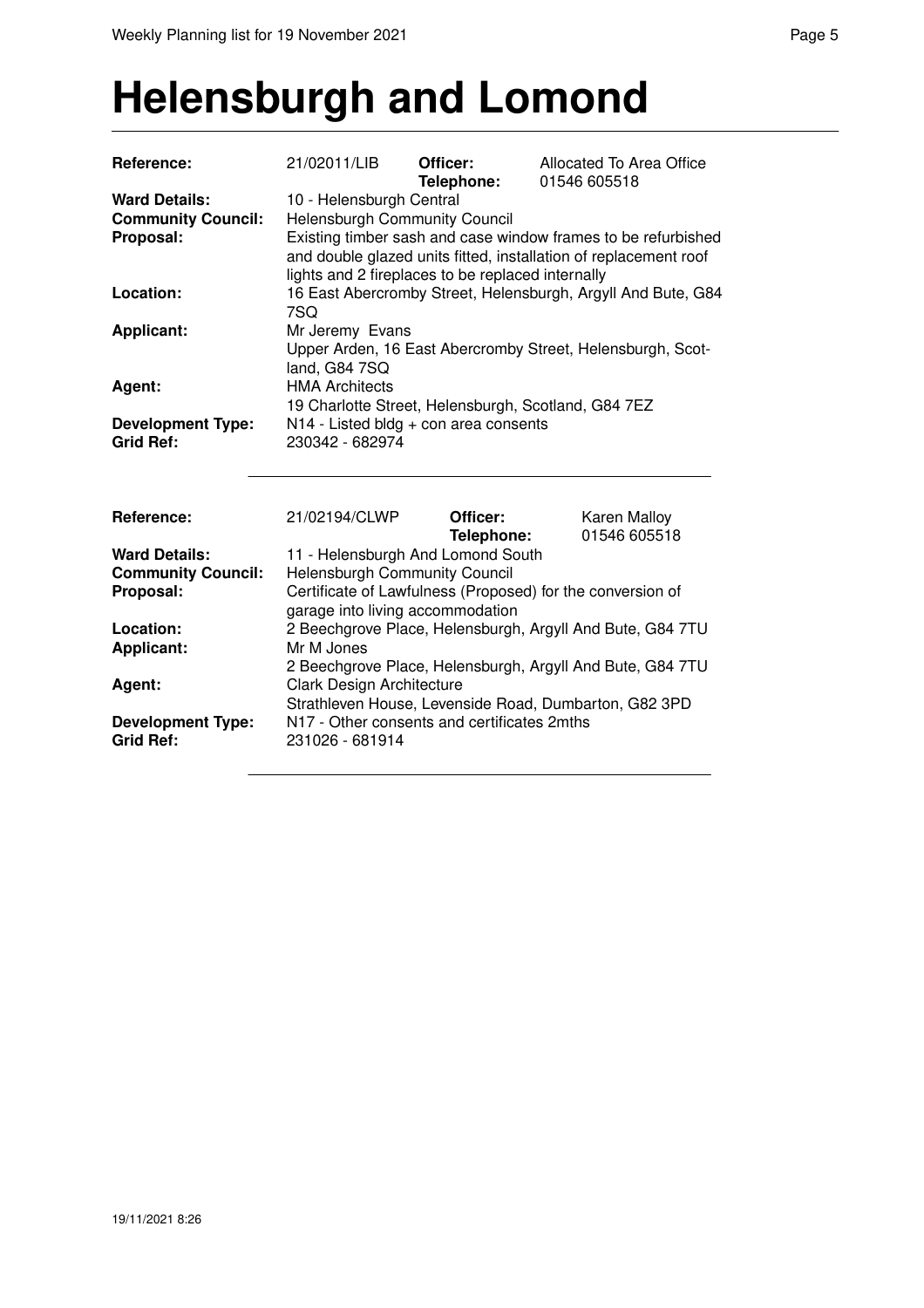# **Oban, Lorn and the Isles**

| Reference:                                                                  | 21/01583/PP                                                                                                                                                                                           | Officer:<br>Telephone: | <b>Fiona Scott</b><br>01546 605518                            |  |  |
|-----------------------------------------------------------------------------|-------------------------------------------------------------------------------------------------------------------------------------------------------------------------------------------------------|------------------------|---------------------------------------------------------------|--|--|
| <b>Ward Details:</b><br><b>Community Council:</b><br>Proposal:              | 05 - Oban North And Lorn<br><b>Oban Community Council</b><br>Erection of cafe with associated landscaping including a view-                                                                           |                        |                                                               |  |  |
| Location:<br><b>Applicant:</b>                                              | point, seating, interpretive sign and play park<br>Land West Of Inverlusragan, Connel, Oban, Argyll And Bute<br>Mr Shaun Sinclair                                                                     |                        |                                                               |  |  |
| Agent:                                                                      | C/o Agent<br><b>Geddes Consulting</b>                                                                                                                                                                 |                        |                                                               |  |  |
| <b>Development Type:</b><br><b>Grid Ref:</b>                                | Quadrant, 17 Bernard Street, Edinburgh, EH6 6PW<br>N10B - Other developments - Local<br>191566 - 734263                                                                                               |                        |                                                               |  |  |
| Reference:                                                                  | 21/01635/PP                                                                                                                                                                                           | Officer:<br>Telephone: | Jennifer Campbell<br>01546 605518                             |  |  |
| <b>Ward Details:</b><br><b>Community Council:</b><br>Proposal:<br>Location: | 05 - Oban North And Lorn<br><b>Dunbeg Community Council</b><br>Erection of garden shed                                                                                                                |                        |                                                               |  |  |
| <b>Applicant:</b>                                                           | 6 Stewart Way, Dunbeg, Oban, Argyll And Bute, PA37 1AL<br>Mrs Lisa Thompson<br>6 Stewart Way, Dunbeg, Oban, Argyll And Bute, PA37 1AL                                                                 |                        |                                                               |  |  |
| Agent:                                                                      | N/A                                                                                                                                                                                                   |                        |                                                               |  |  |
| <b>Development Type:</b><br><b>Grid Ref:</b>                                | N01 - Householder developments<br>187548 - 733738                                                                                                                                                     |                        |                                                               |  |  |
| Reference:                                                                  | 21/02048/PP                                                                                                                                                                                           | Officer:<br>Telephone: | Judith Stephen<br>01546 605518                                |  |  |
| <b>Ward Details:</b>                                                        | 04 - Oban South And The Isles                                                                                                                                                                         |                        |                                                               |  |  |
| <b>Community Council:</b><br>Proposal:                                      | <b>Mull Community Council</b><br>Erection of 25 metre high lattice tower C/W Delta headframe on<br>7m x 7m RC concrete base and associated equipment and for-<br>mation of 97 metre long access track |                        |                                                               |  |  |
| Location:                                                                   | And Bute, PA67 6DR                                                                                                                                                                                    |                        | Land West Of Ardalanish House, Bunessan, Isle Of Mull, Argyll |  |  |
| <b>Applicant:</b>                                                           | CK Hutchison Networks (UK) Ltd<br>Great Brighams Mead, Reading, UK, RG1 8DJ                                                                                                                           |                        |                                                               |  |  |
| Agent:                                                                      | <b>WHP Telecoms Limited</b><br><b>LS20 8EY</b>                                                                                                                                                        |                        | Station Court, 1a Station Road, Guiseley, Leeds, England,     |  |  |
| <b>Development Type:</b><br><b>Grid Ref:</b>                                | N11 - Telecommunications<br>137057 - 719181                                                                                                                                                           |                        |                                                               |  |  |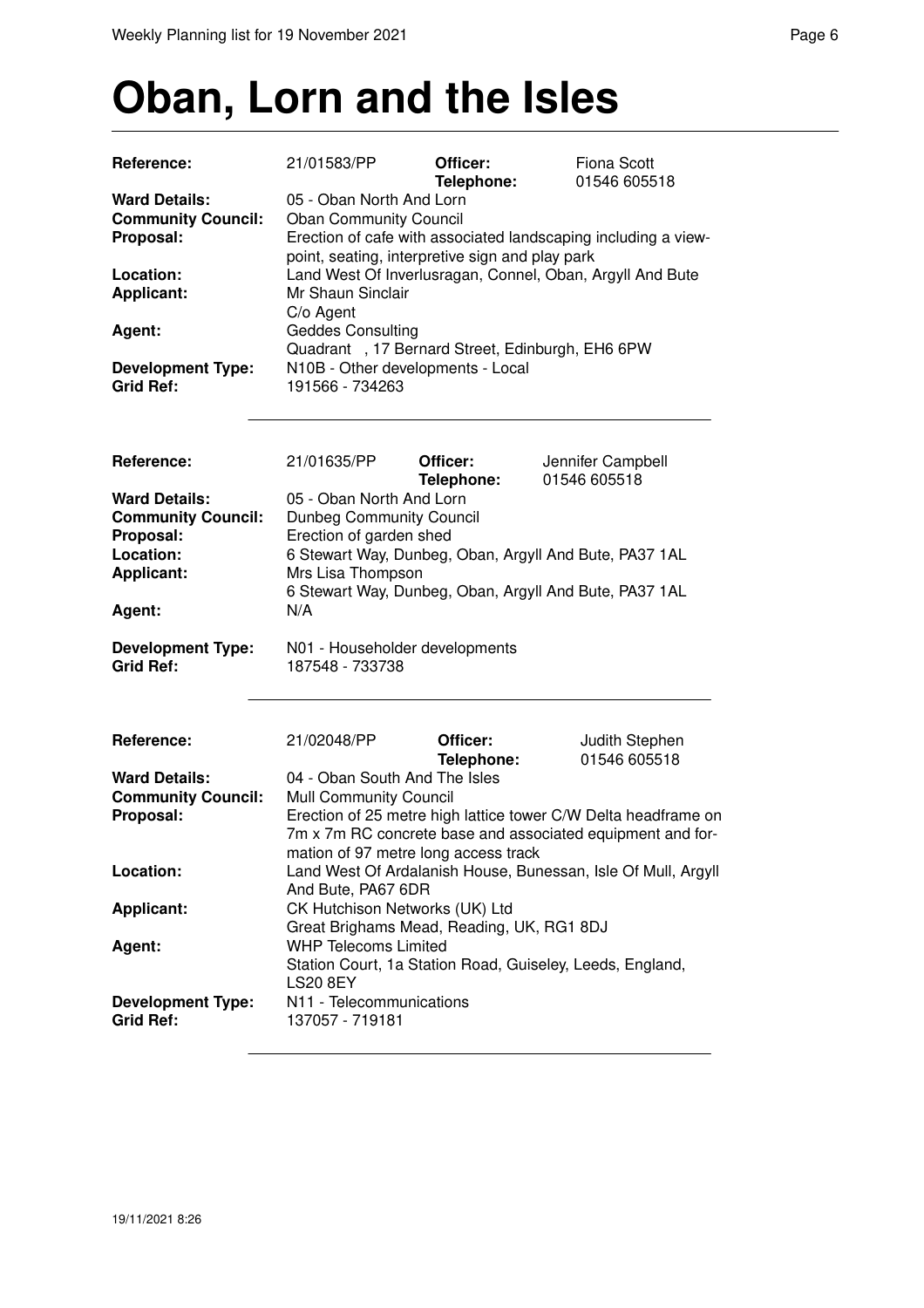Weekly Planning list for 19 November 2021 **Page 7** November 2021

4BQ Applicant: Mr and Mrs S Everington

Agent: **Agent:** Shauna Cameron Architect Ltd

| Reference:                                                     | 21/02088/PP                                                                                                                                                                                                                                                                                                                                                           | Officer:               | Allocated To Area Office                                       |  |  |
|----------------------------------------------------------------|-----------------------------------------------------------------------------------------------------------------------------------------------------------------------------------------------------------------------------------------------------------------------------------------------------------------------------------------------------------------------|------------------------|----------------------------------------------------------------|--|--|
| <b>Ward Details:</b><br><b>Community Council:</b><br>Proposal: | Telephone:<br>01546 605518<br>04 - Oban South And The Isles<br>Mull Community Council<br>Erection of 2no wind turbines (1x 15m high to hub height, 1x<br>18m high to hub height), erection of control shed to facilitate<br>electrical controls, mains electrical connection, battery energy<br>store and stand by electric generator and associated access<br>tracks |                        |                                                                |  |  |
| Location:                                                      | 6AY                                                                                                                                                                                                                                                                                                                                                                   |                        | Torosay Castle, Craignure, Isle Of Mull, Argyll And Bute, PA65 |  |  |
| <b>Applicant:</b>                                              | The Dewcross Centre For Moral Technology<br>Torosay Castle, Craignure, Isle Of Mull, Argyll And Bute, PA65<br>6AY                                                                                                                                                                                                                                                     |                        |                                                                |  |  |
| Agent:                                                         | <b>Fraser Architecture LLP</b><br>An Taigh Dearg, 21A Carinish, Isle Of North Uist, HS6 5EJ                                                                                                                                                                                                                                                                           |                        |                                                                |  |  |
| <b>Development Type:</b><br>Grid Ref:                          | N06B - Electricity Generation - Local<br>172907 - 735295                                                                                                                                                                                                                                                                                                              |                        |                                                                |  |  |
| Reference:                                                     | 21/02128/PP                                                                                                                                                                                                                                                                                                                                                           | Officer:<br>Telephone: | Allocated To Area Office<br>01546 605518                       |  |  |
| <b>Ward Details:</b>                                           | 05 - Oban North And Lorn                                                                                                                                                                                                                                                                                                                                              |                        |                                                                |  |  |
| <b>Community Council:</b>                                      | <b>Appin Community Council</b>                                                                                                                                                                                                                                                                                                                                        |                        |                                                                |  |  |
| Proposal:                                                      | Erection of detached studio apartment to form ancillary accom-<br>modation                                                                                                                                                                                                                                                                                            |                        |                                                                |  |  |
| Location:                                                      | Inver Boathouse Loch Creran, Appin, Argyll And Bute, PA38                                                                                                                                                                                                                                                                                                             |                        |                                                                |  |  |

| <b>Development Type:</b><br><b>Grid Ref:</b> | N03B - Housing - Local<br>199498 - 745044 |                                                            |                                                                   |
|----------------------------------------------|-------------------------------------------|------------------------------------------------------------|-------------------------------------------------------------------|
| Reference:                                   | 21/02148/PP                               | Officer:<br>Telephone:                                     | Fiona Scott<br>01546 605518                                       |
| <b>Ward Details:</b>                         | 04 - Oban South And The Isles             |                                                            |                                                                   |
| <b>Community Council:</b>                    | <b>Tiree Community Council</b>            |                                                            |                                                                   |
| Proposal:                                    | tion of access                            |                                                            | Erection of dwellinghouse, installation of septic tank and forma- |
| Location:                                    | Bute, PA77 6UN                            | Land East Of The Pottery, Baugh, Isle Of Tiree, Argyll And |                                                                   |
| Applicant:                                   | Jean Oldfield                             |                                                            |                                                                   |
|                                              |                                           |                                                            | The Pottery, Baugh, Isle Of Tiree, Argyll And Bute, PA77 6UN      |
| Agent:                                       | William White                             |                                                            |                                                                   |
|                                              |                                           | 3 Lochlea Road, Newlands, Glasgow, G43 2XX                 |                                                                   |
| <b>Development Type:</b>                     | N03B - Housing - Local                    |                                                            |                                                                   |
| <b>Grid Ref:</b>                             | 102287 - 744007                           |                                                            |                                                                   |

3 Birchdown House, Rainhill Way, London, E3 3NS

Selma Beag, Benderloch, Oban, Argyll And Bute, PA37 1QP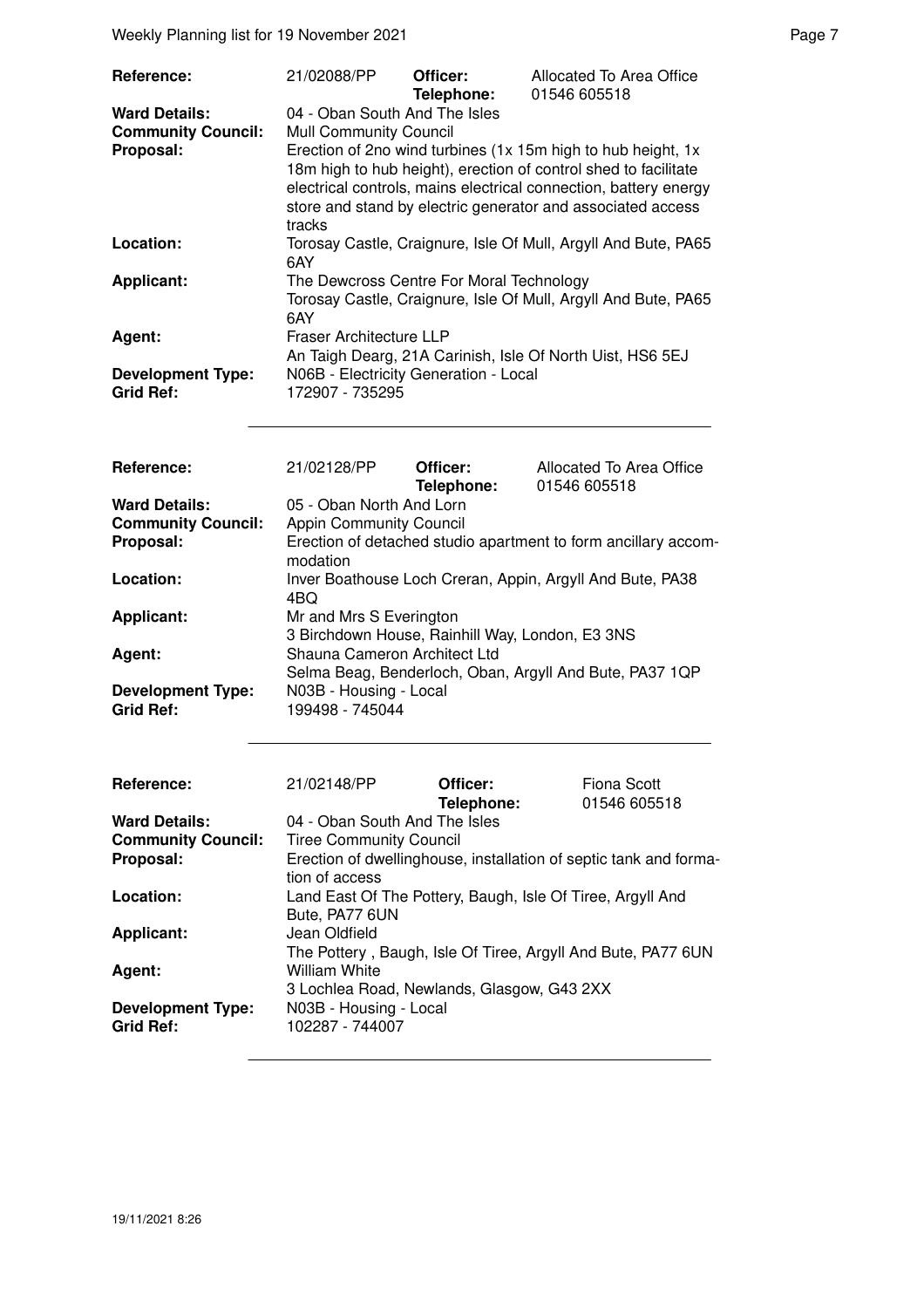Weekly Planning list for 19 November 2021 and the state of the Page 8 Page 8

| Reference:                | 21/02156/PP                                              | Officer:   | Jennifer Campbell                                             |  |
|---------------------------|----------------------------------------------------------|------------|---------------------------------------------------------------|--|
|                           |                                                          | Telephone: | 01546 605518                                                  |  |
| <b>Ward Details:</b>      | 05 - Oban North And Lorn                                 |            |                                                               |  |
| <b>Community Council:</b> | <b>Ardchattan Community Council</b>                      |            |                                                               |  |
| Proposal:                 | Erection of single storey side extension to form porch   |            |                                                               |  |
| Location:                 |                                                          |            | Flat 5, Falls View Apartments, North Connel, Oban, Argyll And |  |
|                           | Bute, PA37 1QX                                           |            |                                                               |  |
| <b>Applicant:</b>         | Mrs J Goel                                               |            |                                                               |  |
|                           | 5 Falls View Appartments, North Connel, Oban, Argyll And |            |                                                               |  |
|                           | Bute, PA37 1QX                                           |            |                                                               |  |
| Agent:                    | Shauna Cameron Architect Ltd                             |            |                                                               |  |
|                           |                                                          |            | Selma Beag, Benderloch, Oban, Argyll And Bute, PA37 1QP       |  |
| <b>Development Type:</b>  | N01 - Householder developments                           |            |                                                               |  |
| <b>Grid Ref:</b>          | 191445 - 734978                                          |            |                                                               |  |

| Reference:                | 21/02171/PP                                                | Officer:<br>Telephone: | Jennifer Campbell<br>01546 605518                                |  |
|---------------------------|------------------------------------------------------------|------------------------|------------------------------------------------------------------|--|
| <b>Ward Details:</b>      | 04 - Oban South And The Isles                              |                        |                                                                  |  |
| <b>Community Council:</b> | <b>Mull Community Council</b>                              |                        |                                                                  |  |
| Proposal:                 |                                                            |                        | Alterations to include replacement roof covering, conversion of  |  |
|                           |                                                            |                        | loft space into additional living accommodation, installation of |  |
|                           | ments                                                      |                        | flue and septic tank. Alterations to access and parking arrange- |  |
| Location:                 | PA72 6.IS                                                  |                        | Bothy Cottage Kentallen, Aros, Isle Of Mull, Argyll And Bute,    |  |
| <b>Applicant:</b>         | Mrs Rachel Wesley                                          |                        |                                                                  |  |
|                           | 27 Burgh Wood Way, Chorley, PR7 2FF                        |                        |                                                                  |  |
| Agent:                    | John Rodgers                                               |                        |                                                                  |  |
|                           |                                                            |                        | Ceol Na Mara, Craignure, Isle Of Mull, Argyll And Bute, PA65     |  |
|                           | 6AY                                                        |                        |                                                                  |  |
| <b>Development Type:</b>  | N10B - Other developments - Local                          |                        |                                                                  |  |
| <b>Grid Ref:</b>          | 155737 - 747312                                            |                        |                                                                  |  |
|                           |                                                            |                        |                                                                  |  |
| Reference:                | 21/02197/PP                                                | Officer:               | Judith Stephen                                                   |  |
|                           |                                                            | Telephone:             | 01546 605518                                                     |  |
| <b>Ward Details:</b>      | 05 - Oban North And Lorn                                   |                        |                                                                  |  |
| <b>Community Council:</b> | Ardchattan Community Council                               |                        |                                                                  |  |
| Proposal:                 |                                                            |                        | Erection of dwellinghouse and formation of vehicular access      |  |
| Location:                 | Land North East Of Keil Farm, Benderloch, Oban, Argyll And |                        |                                                                  |  |
|                           | <b>Bute</b>                                                |                        |                                                                  |  |
| <b>Applicant:</b>         | Mr George Hunter                                           |                        |                                                                  |  |
|                           | Keil Farm, Benderloch, Oban, Argyll And Bute, PA37 1QP     |                        |                                                                  |  |

**Development Type:** N03B - Housing - Local

Old Crofters, Soroba Road, Oban, Argyll And Bute, PA34 4HU

**Development Type:**<br>Grid Ref:

Agent: **Wilson Designs**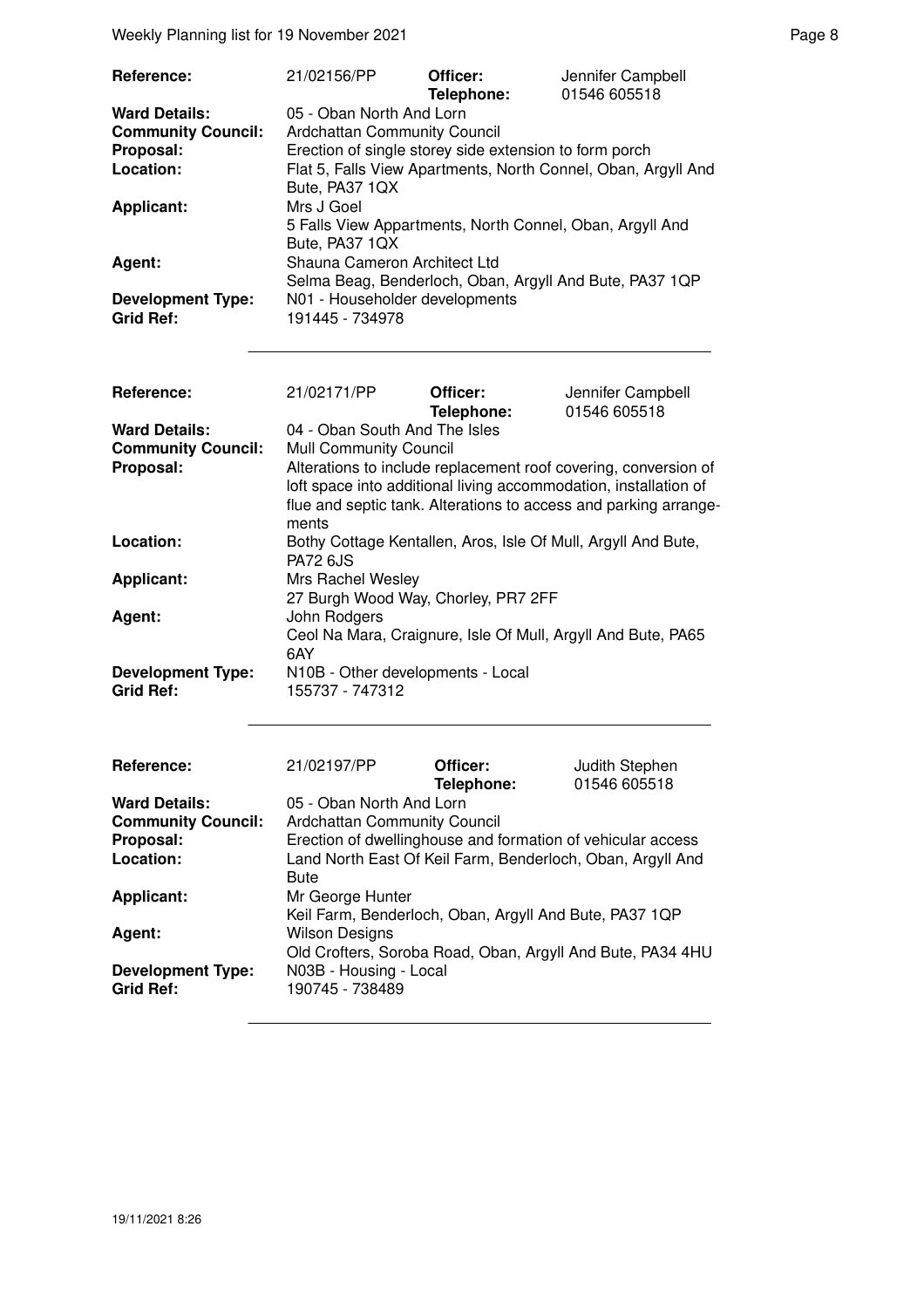Weekly Planning list for 19 November 2021 and the state of the Page 9 Page 9

| Reference:                                   | 21/02216/PP                                                                       | Officer:<br>Telephone: | Jennifer Campbell<br>01546 605518                            |
|----------------------------------------------|-----------------------------------------------------------------------------------|------------------------|--------------------------------------------------------------|
| <b>Ward Details:</b>                         | 04 - Oban South And The Isles                                                     |                        |                                                              |
| <b>Community Council:</b>                    | <b>Mull Community Council</b>                                                     |                        |                                                              |
| Proposal:                                    | Installation of replacement septic tank and soakaway                              |                        |                                                              |
| Location:                                    | 1-3 Bracadale, Ulva, Isle Of Mull, Argyll And Bute                                |                        |                                                              |
| <b>Applicant:</b>                            | NWMCWC Ltd                                                                        |                        |                                                              |
|                                              | Penmore Mill, Dervaig, Isle of Mull, Argyll and Bute, United<br>Kingdom, PA75 6QS |                        |                                                              |
| Agent:                                       | <b>Bruce &amp; Neil Chartered Architects</b>                                      |                        |                                                              |
|                                              | <b>PA34 5PU</b>                                                                   |                        | 26 Alexandra Place, Corran Esplanade, Oban, Argyll And Bute, |
| <b>Development Type:</b><br><b>Grid Ref:</b> | N10B - Other developments - Local<br>144176 - 738936                              |                        |                                                              |

| Reference:                | 21/02234/PP                                          | Officer:<br>Telephone: | Jennifer Campbell<br>01546 605518                                  |
|---------------------------|------------------------------------------------------|------------------------|--------------------------------------------------------------------|
| <b>Ward Details:</b>      | 04 - Oban South And The Isles                        |                        |                                                                    |
| <b>Community Council:</b> | Iona Community Council                               |                        |                                                                    |
| Proposal:                 |                                                      |                        | Erection of dwellinghouse, installation of septic tank, air source |
|                           | heat pump and formation of access                    |                        |                                                                    |
| Location:                 |                                                      |                        | Land North West Of Tigh Gom, Cnoc Oran, Isle Of Iona, Argyll       |
|                           | And Bute, PA76 6SP                                   |                        |                                                                    |
| <b>Applicant:</b>         | Mr and Mrs Glen and Zoe MacDonald                    |                        |                                                                    |
|                           | 3 Cnoc Oran, Isle Of Iona, Argyll And Bute, PA76 6SP |                        |                                                                    |
| Agent:                    | Beaton + McMurchy Architects Ltd.                    |                        |                                                                    |
|                           |                                                      |                        | The Studio, Tigh Na Glaic, Taynuilt, Argyll And Bute, PA35 1JW     |
| <b>Development Type:</b>  | N03B - Housing - Local                               |                        |                                                                    |
| <b>Grid Ref:</b>          | 127626 - 723733                                      |                        |                                                                    |

| <b>Reference:</b>                            | 21/02238/PP                                                                | Officer:<br>Telephone: | Jennifer Campbell<br>01546 605518                            |
|----------------------------------------------|----------------------------------------------------------------------------|------------------------|--------------------------------------------------------------|
| <b>Ward Details:</b>                         | 04 - Oban South And The Isles                                              |                        |                                                              |
| <b>Community Council:</b>                    | Iona Community Council                                                     |                        |                                                              |
| Proposal:                                    | aluminium to white Upvc                                                    |                        | Installation of replacement windows and doors from grey Upvc |
| Location:                                    | Darach Beag, Isle Of Iona, Argyll And Bute, PA76 6SJ                       |                        |                                                              |
| <b>Applicant:</b>                            | Mr Jim Gully<br>Crookston Stables, Heriot, Midlothian, Scotland, EH385YS   |                        |                                                              |
| Agent:                                       | <b>Wilson Designs</b><br>Old Crofters, Soroba Road, Oban, Argyll, PA34 4HU |                        |                                                              |
| <b>Development Type:</b><br><b>Grid Ref:</b> | N01 - Householder developments<br>128489 - 724059                          |                        |                                                              |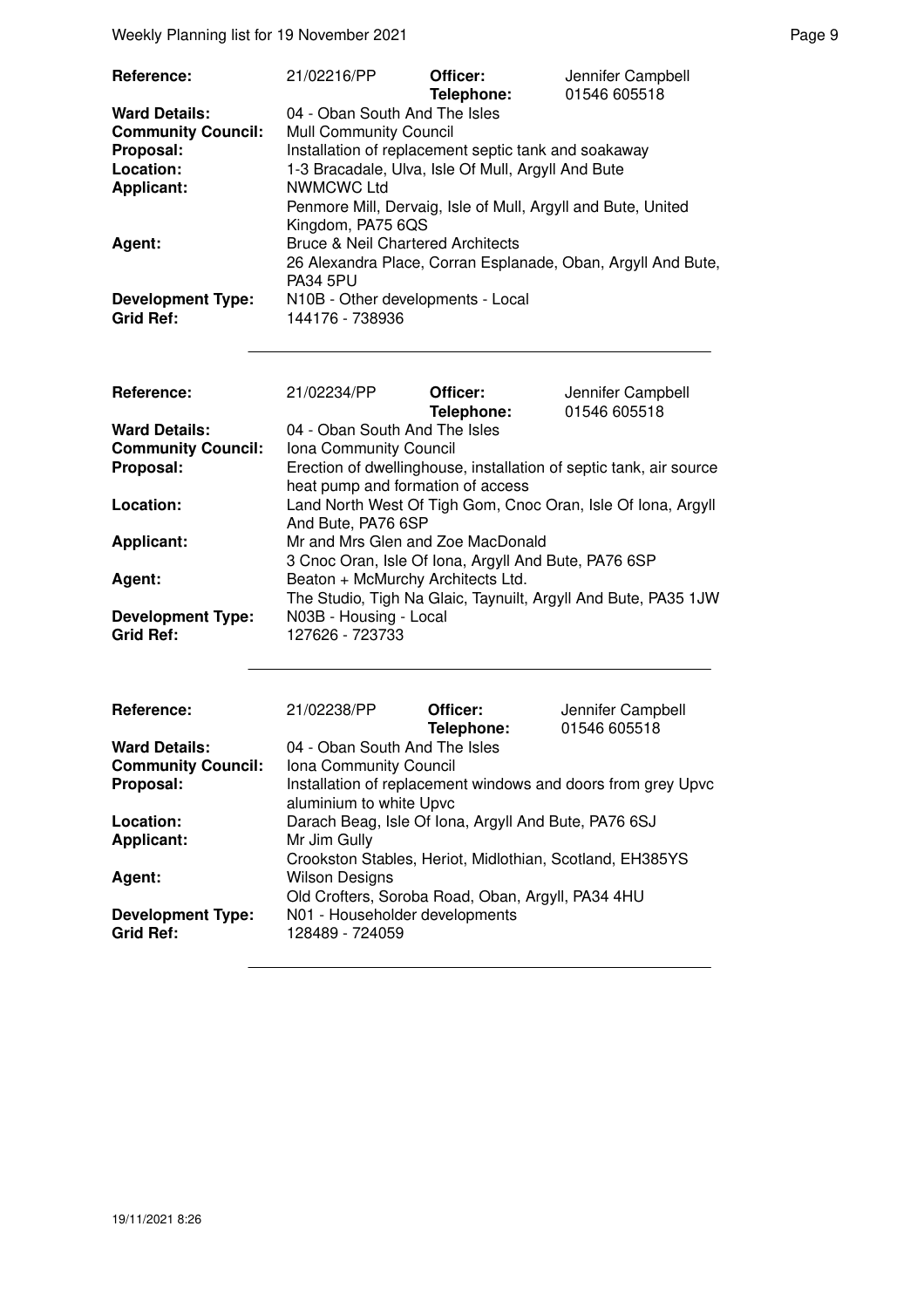Weekly Planning list for 19 November 2021 **Page 10** Page 10

| Reference:                | 21/02282/TELNOT                                                | Officer:   | Judith Stephen |
|---------------------------|----------------------------------------------------------------|------------|----------------|
|                           |                                                                | Telephone: | 01546 605518   |
| <b>Ward Details:</b>      | 04 - Oban South And The Isles                                  |            |                |
| <b>Community Council:</b> | <b>Mull Community Council</b>                                  |            |                |
| Proposal:                 | Installation of 3no new 3UK antennas, 2no 0.6m dishes, 1no     |            |                |
|                           | Ericsson 6130 cabinet and relocation of 3no existing TEF       |            |                |
|                           | antennas                                                       |            |                |
| Location:                 | Dervaig Telecommunications Mast, Dervaig, Isle Of Mull, Argyll |            |                |
|                           | And Bute                                                       |            |                |
| Applicant:                | WHP Telecoms Ltd                                               |            |                |
|                           | 401 Faraday Street, Birchwood Park, Warrington, WA3 6GA        |            |                |
| Agent:                    | N/A                                                            |            |                |
| <b>Development Type:</b>  | N0 - not required for statutory returns                        |            |                |
| <b>Grid Ref:</b>          | 144482 - 751961                                                |            |                |

| Reference:                | 21/02395/PNAGRI                                              | Officer:<br>Telephone: | Judith Stephen<br>01546 605518 |
|---------------------------|--------------------------------------------------------------|------------------------|--------------------------------|
| <b>Ward Details:</b>      | 04 - Oban South And The Isles                                |                        |                                |
| <b>Community Council:</b> | <b>Tiree Community Council</b>                               |                        |                                |
| Proposal:                 | Erection of agricultural shed                                |                        |                                |
| Location:                 | Land South Of Tigh Na Traigh, Balinoe, Isle Of Tiree, Argyll |                        |                                |
|                           | And Bute, PA77 6TZ                                           |                        |                                |
| <b>Applicant:</b>         | Mrs D Macarthur                                              |                        |                                |
|                           | 7 Balinoe, Isle Of Tiree, Argyll And Bute, PA77 6TZ          |                        |                                |
| Agent:                    | Ormonde ADPM                                                 |                        |                                |
|                           | 10 James Street, Avoch, Ross-shire, IV9 8QB                  |                        |                                |
| <b>Development Type:</b>  | G C18 - Agricultural works                                   |                        |                                |
| <b>Grid Ref:</b>          | 98424 - 741804                                               |                        |                                |

| Reference:                                   | 21/02401/TELNOT                                                                                            | Officer:<br>Telephone: | Judith Stephen<br>01546 605518 |
|----------------------------------------------|------------------------------------------------------------------------------------------------------------|------------------------|--------------------------------|
| <b>Ward Details:</b>                         | 05 - Oban North And Lorn                                                                                   |                        |                                |
| <b>Community Council:</b>                    | <b>Ardchattan Community Council</b>                                                                        |                        |                                |
| Proposal:                                    | Installation of additional 3 antennas and associated ancillary<br>equipment                                |                        |                                |
| Location:                                    | Telecommunications Mast Lochnell, Benderloch, Argyll And<br><b>Bute</b>                                    |                        |                                |
| <b>Applicant:</b>                            | Mitie Telecoms<br>Steinhoff Building, Formal Industrial Park, Northway Lane,<br>Tewkesbury, Glos, GL20 8GY |                        |                                |
| Agent:                                       | N/A                                                                                                        |                        |                                |
| <b>Development Type:</b><br><b>Grid Ref:</b> | NO - not required for statutory returns<br>188125 - 738225                                                 |                        |                                |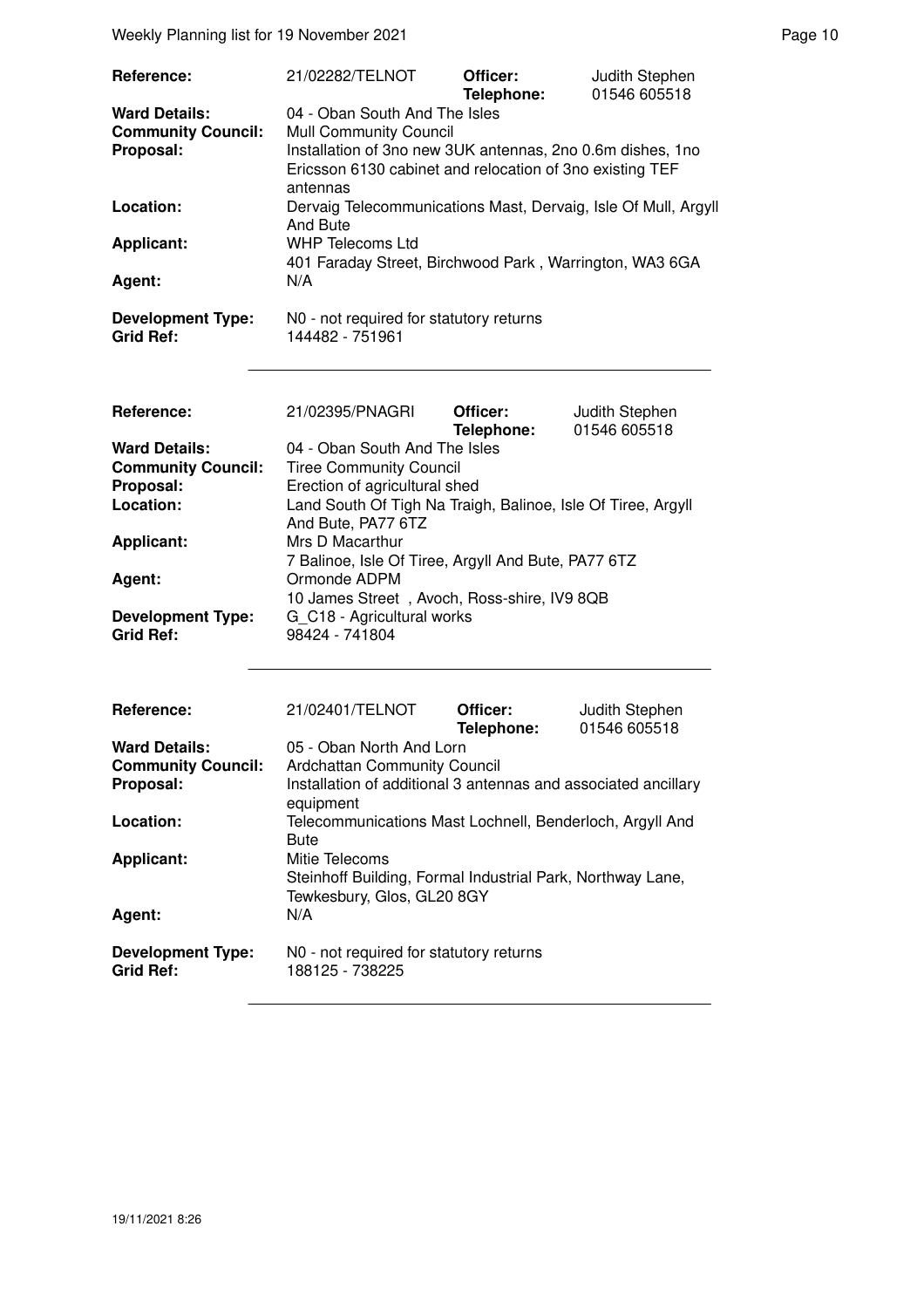## **Mid Argyll, Kintyre and Islay**

| Reference:                                                                  | 21/01094/ADV                                                                                                                                                                                           | Officer:<br>Telephone:                                       | Tiwaah P Antwi<br>01546 605518                                 |  |
|-----------------------------------------------------------------------------|--------------------------------------------------------------------------------------------------------------------------------------------------------------------------------------------------------|--------------------------------------------------------------|----------------------------------------------------------------|--|
| <b>Ward Details:</b><br><b>Community Council:</b><br>Proposal:<br>Location: | 02 - Kintyre And The Islands<br><b>Tarbert And Skipness Community Council</b><br>Display of 2no fascia signs (non-illuminated)<br>One Fyne Deli, Harbour Street, Tarbert, Argyll And Bute, PA29<br>6UA |                                                              |                                                                |  |
| <b>Applicant:</b>                                                           | One Fyne Deli                                                                                                                                                                                          | Harbour Street, Tarbert, Argyll And Bute, PA29 6UA           |                                                                |  |
| Agent:                                                                      | Keeping It Local CIC                                                                                                                                                                                   |                                                              | 15-17 Main Street, Campbeltown, Argyll And Bute, PA28 6AD      |  |
| <b>Development Type:</b><br><b>Grid Ref:</b>                                | N15 - Advertisements<br>186372 - 668622                                                                                                                                                                |                                                              |                                                                |  |
| Reference:                                                                  | 21/01095/PP                                                                                                                                                                                            | Officer:<br>Telephone:                                       | Tiwaah P Antwi<br>01546 605518                                 |  |
| <b>Ward Details:</b>                                                        | 02 - Kintyre And The Islands                                                                                                                                                                           |                                                              |                                                                |  |
| <b>Community Council:</b>                                                   |                                                                                                                                                                                                        | <b>Tarbert And Skipness Community Council</b>                |                                                                |  |
| Proposal:                                                                   |                                                                                                                                                                                                        |                                                              | Re-painting of the doors and window frames from white to Ivory |  |
| Location:                                                                   | One Fyne Deli, Harbour Street, Tarbert, Argyll And Bute, PA29<br>6UA                                                                                                                                   |                                                              |                                                                |  |
| <b>Applicant:</b>                                                           | One Fyne Deli<br>Harbour Street, Tarbert, Argyll And Bute, PA29 6UA                                                                                                                                    |                                                              |                                                                |  |
| Agent:                                                                      | Keeping It Local CIC<br>15-17 Main Street, Campbeltown, Argyll And Bute, PA28 6AD                                                                                                                      |                                                              |                                                                |  |
| <b>Development Type:</b><br><b>Grid Ref:</b>                                | N10B - Other developments - Local<br>186372 - 668622                                                                                                                                                   |                                                              |                                                                |  |
| Reference:                                                                  | 21/01437/PP                                                                                                                                                                                            | Officer:<br>Telephone:                                       | Kim MacKay<br>01546 605518                                     |  |
| <b>Ward Details:</b>                                                        | 03 - Mid Argyll                                                                                                                                                                                        |                                                              |                                                                |  |
| <b>Community Council:</b>                                                   | Ardrishaig Community Council                                                                                                                                                                           |                                                              |                                                                |  |
| Proposal:                                                                   |                                                                                                                                                                                                        | Erection of front extension (retrospective)                  |                                                                |  |
| Location:                                                                   | Auchincairn, Inverneill, Lochgilphead, Argyll And Bute, PA30<br>8ES                                                                                                                                    |                                                              |                                                                |  |
| <b>Applicant:</b>                                                           | Mr And Mrs A Fraser<br>8ES                                                                                                                                                                             | Auchincairn, Inverneill, Lochgilphead, Argyll And Bute, PA30 |                                                                |  |
| Agent:                                                                      | Grid Design Ltd                                                                                                                                                                                        | 15 Linister Crescent, Howwood, PA9 1DS                       |                                                                |  |
| <b>Development Type:</b><br><b>Grid Ref:</b>                                | N01 - Householder developments<br>184878 - 681419                                                                                                                                                      |                                                              |                                                                |  |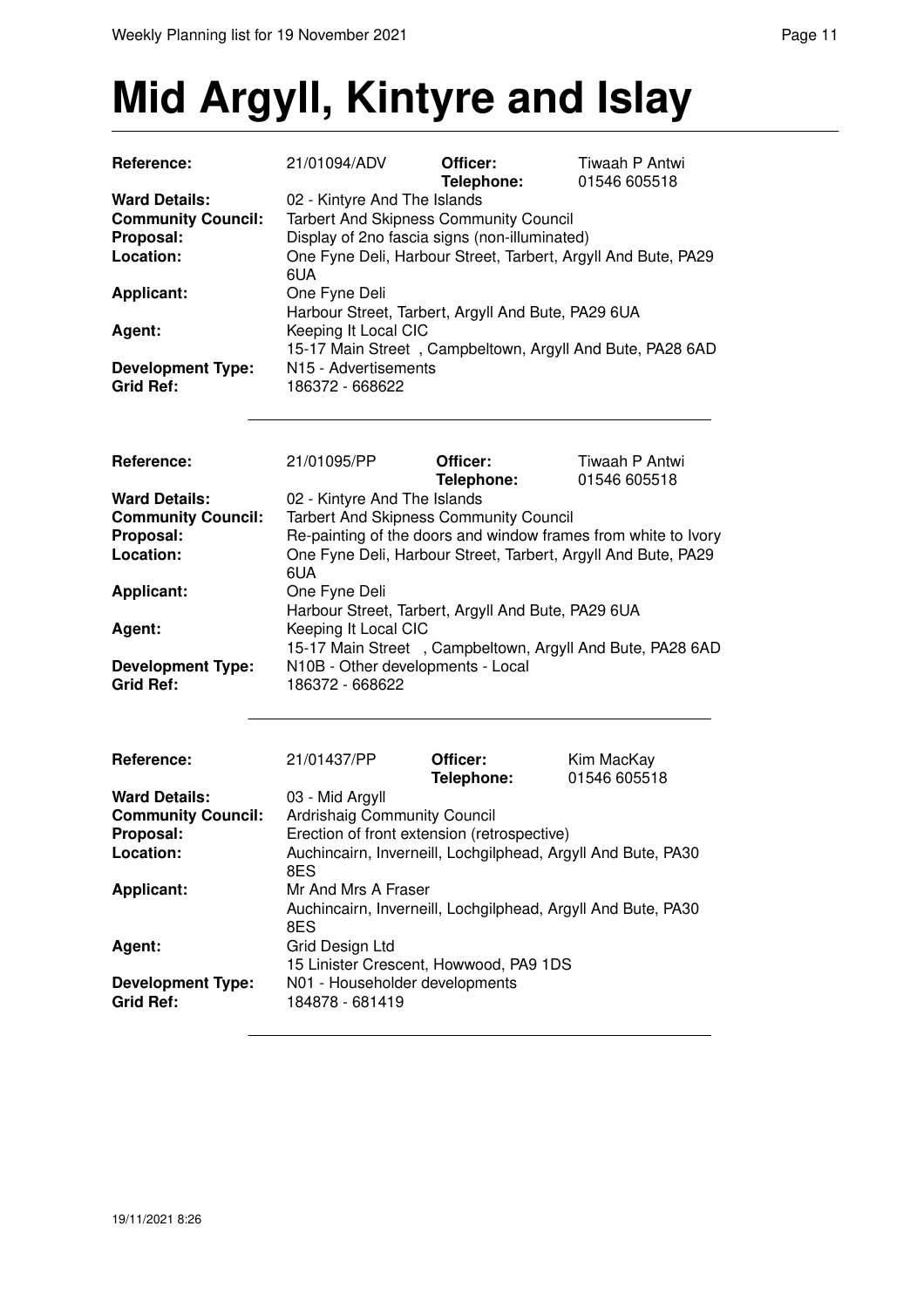Weekly Planning list for 19 November 2021 **Page 12** Page 12

| <b>Reference:</b>                            | 21/01822/PP                                                                                                                  | Officer:<br>Telephone: | <b>Fleur Rothwell</b><br>01546 605518 |
|----------------------------------------------|------------------------------------------------------------------------------------------------------------------------------|------------------------|---------------------------------------|
| <b>Ward Details:</b>                         | 01 - South Kintyre                                                                                                           |                        |                                       |
| <b>Community Council:</b>                    | <b>Campbeltown Community Council</b>                                                                                         |                        |                                       |
| Proposal:                                    | Re-cladding of existing building, formation of new hardstanding                                                              |                        |                                       |
| Location:                                    | and car parking area and associated works<br>120 Macc Business Park, Machrihanish, Campbeltown, Argyll<br>And Bute, PA28 6NU |                        |                                       |
| <b>Applicant:</b>                            | <b>MACC Developments Ltd</b><br>79 MACC Business Park, Machrihanish, Campbeltown, Argyll<br>And Bute, PA28 6NU               |                        |                                       |
| Agent:                                       | Allan McDougall<br>117 Sound Of Kintyre, Machrihanish, Campbeltown, Argyll And<br>Bute, PA28 6GA                             |                        |                                       |
| <b>Development Type:</b><br><b>Grid Ref:</b> | N10B - Other developments - Local<br>166407 - 622761                                                                         |                        |                                       |

| <b>Reference:</b>         | 21/01959/PP                                               | Officer:<br>Telephone: | Tiwaah P Antwi<br>01546 605518                              |
|---------------------------|-----------------------------------------------------------|------------------------|-------------------------------------------------------------|
| <b>Ward Details:</b>      | 02 - Kintyre And The Islands                              |                        |                                                             |
| <b>Community Council:</b> | South Knapdale Community Council                          |                        |                                                             |
| Proposal:                 | Change of use of residential annexe to form dwellinghouse |                        |                                                             |
| Location:                 |                                                           |                        | Anchor Cottage, Dunmore, Tarbert, Argyll And Bute, PA29 6XZ |
| <b>Applicant:</b>         | Mrs Moira McClymont & Elaine Tait                         |                        |                                                             |
|                           | $C/O$ Agent                                               |                        |                                                             |
| Agent:                    | Keir + Co                                                 |                        |                                                             |
|                           | 29 Barossa Place, Perth, PH1 5HH                          |                        |                                                             |
| <b>Development Type:</b>  | N03B - Housing - Local                                    |                        |                                                             |
| <b>Grid Ref:</b>          | 179172 - 661403                                           |                        |                                                             |

| <b>Reference:</b>                            | 21/01979/PP                                                                                                                                                                         | Officer:<br>Telephone: | Derek Wilson<br>01546 605518 |
|----------------------------------------------|-------------------------------------------------------------------------------------------------------------------------------------------------------------------------------------|------------------------|------------------------------|
| <b>Ward Details:</b>                         | 03 - Mid Argyll                                                                                                                                                                     |                        |                              |
| <b>Community Council:</b>                    | <b>West Lochfyne Community Council</b>                                                                                                                                              |                        |                              |
| Proposal:                                    | Siting of 2 glamping pods, change of use of dwellinghouse to<br>self catering holiday accommodation, installation of replace-<br>ment roof covering and installation of septic tank |                        |                              |
| Location:                                    | Burnside, Crarae, Inveraray, Argyll And Bute, PA32 8YA                                                                                                                              |                        |                              |
| <b>Applicant:</b>                            | Mr Andrew Jones                                                                                                                                                                     |                        |                              |
|                                              | Ashlea Cottage, Crarae, By Minard, Scotland, PA32 8YA                                                                                                                               |                        |                              |
| Agent:                                       | Bowman Stewart                                                                                                                                                                      |                        |                              |
|                                              | Victoria Buildings, 1 34 Union Street, Lochgilphead, Scotland,<br><b>PA31 8JS</b>                                                                                                   |                        |                              |
| <b>Development Type:</b><br><b>Grid Ref:</b> | N10B - Other developments - Local<br>199175 - 697754                                                                                                                                |                        |                              |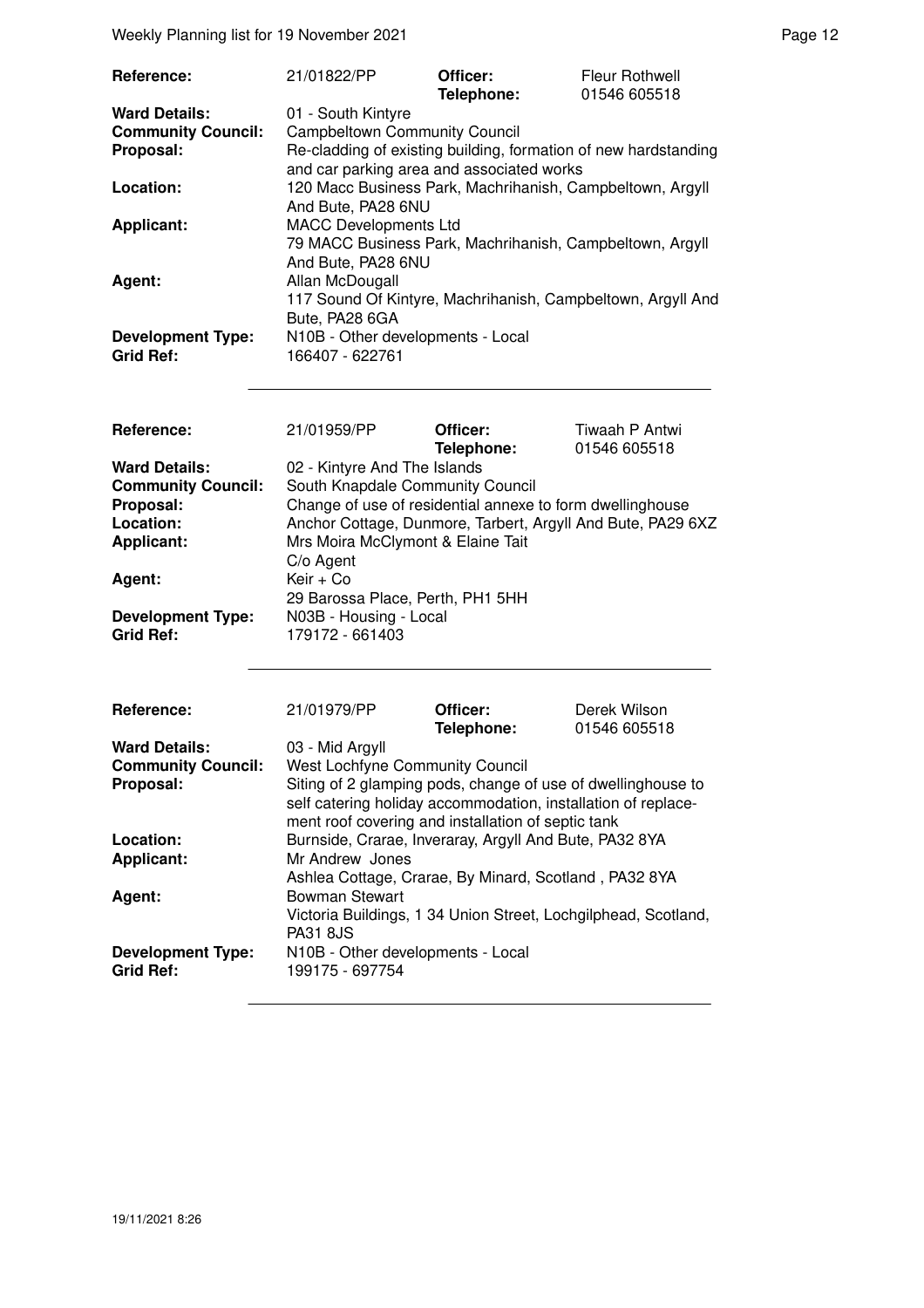| Reference:                | 21/02102/PNTEL                                                                    | Officer:<br>Telephone: | Allocated To Area Office<br>01546 605518                    |
|---------------------------|-----------------------------------------------------------------------------------|------------------------|-------------------------------------------------------------|
| <b>Ward Details:</b>      | 02 - Kintyre And The Islands                                                      |                        |                                                             |
| <b>Community Council:</b> | <b>Islay Community Council</b>                                                    |                        |                                                             |
| Proposal:                 | Installation of 6m high lattice mast to accommodate communi-<br>cations apparatus |                        |                                                             |
| Location:                 | Islay                                                                             |                        | Land North West Of Kilchoman Schoolhouse, Gruinart, Isle Of |
| Applicant:                | Scotnet                                                                           |                        |                                                             |
|                           | 3TX                                                                               |                        | Scotnet Operations Centre, Mackintosh Road, Inverness, IV2  |
| Agent:                    | Gillan Consulting                                                                 |                        |                                                             |
|                           | Cul Na Saithe, Leny Feus, Callander, FK17 8AS                                     |                        |                                                             |
| <b>Development Type:</b>  | G C67 - Telecommunications GPDO                                                   |                        |                                                             |
| <b>Grid Ref:</b>          | 126055 - 667405                                                                   |                        |                                                             |

| <b>Fleur Rothwell</b><br>01546 605518                                                                                            |
|----------------------------------------------------------------------------------------------------------------------------------|
|                                                                                                                                  |
|                                                                                                                                  |
| Demolition of single storey side extension, erection of replace-<br>ment single storey side extension and garden wall and alter- |
| Machrihanish House, Machrihanish, Campbeltown, Argyll And                                                                        |
| Machrihanish House, Machrihanish, Campbeltown, Argyll And                                                                        |
|                                                                                                                                  |
|                                                                                                                                  |
| Studio 9B, St George's Studios, 93-97 St George's Road, Glas-                                                                    |
|                                                                                                                                  |
|                                                                                                                                  |

| Reference:                                   | 21/02180/PP                                                                        | Officer:<br>Telephone:                                         | Derek Wilson<br>01546 605518 |
|----------------------------------------------|------------------------------------------------------------------------------------|----------------------------------------------------------------|------------------------------|
| <b>Ward Details:</b>                         | 02 - Kintyre And The Islands                                                       |                                                                |                              |
| <b>Community Council:</b>                    | <b>Islay Community Council</b>                                                     |                                                                |                              |
| Proposal:                                    |                                                                                    | Change of use of existing outbuilding to accommodate ancillary |                              |
|                                              | accommodation and storage area                                                     |                                                                |                              |
| Location:                                    | 82 Main Street, Port Charlotte, Isle Of Islay, Argyll And Bute,<br><b>PA48 7TX</b> |                                                                |                              |
| <b>Applicant:</b>                            | Mr Duguld McLellan                                                                 |                                                                |                              |
|                                              | 82 Main Street, Port Charlotte, Isle Of Islay, Argyll And Bute,<br><b>PA48 7TX</b> |                                                                |                              |
| Agent:                                       | Allan Anderson                                                                     |                                                                |                              |
|                                              | 57 Novar Gardens, Bishopbriggs, Glasgow, G64 2EL                                   |                                                                |                              |
| <b>Development Type:</b><br><b>Grid Ref:</b> | N10B - Other developments - Local<br>125283 - 658259                               |                                                                |                              |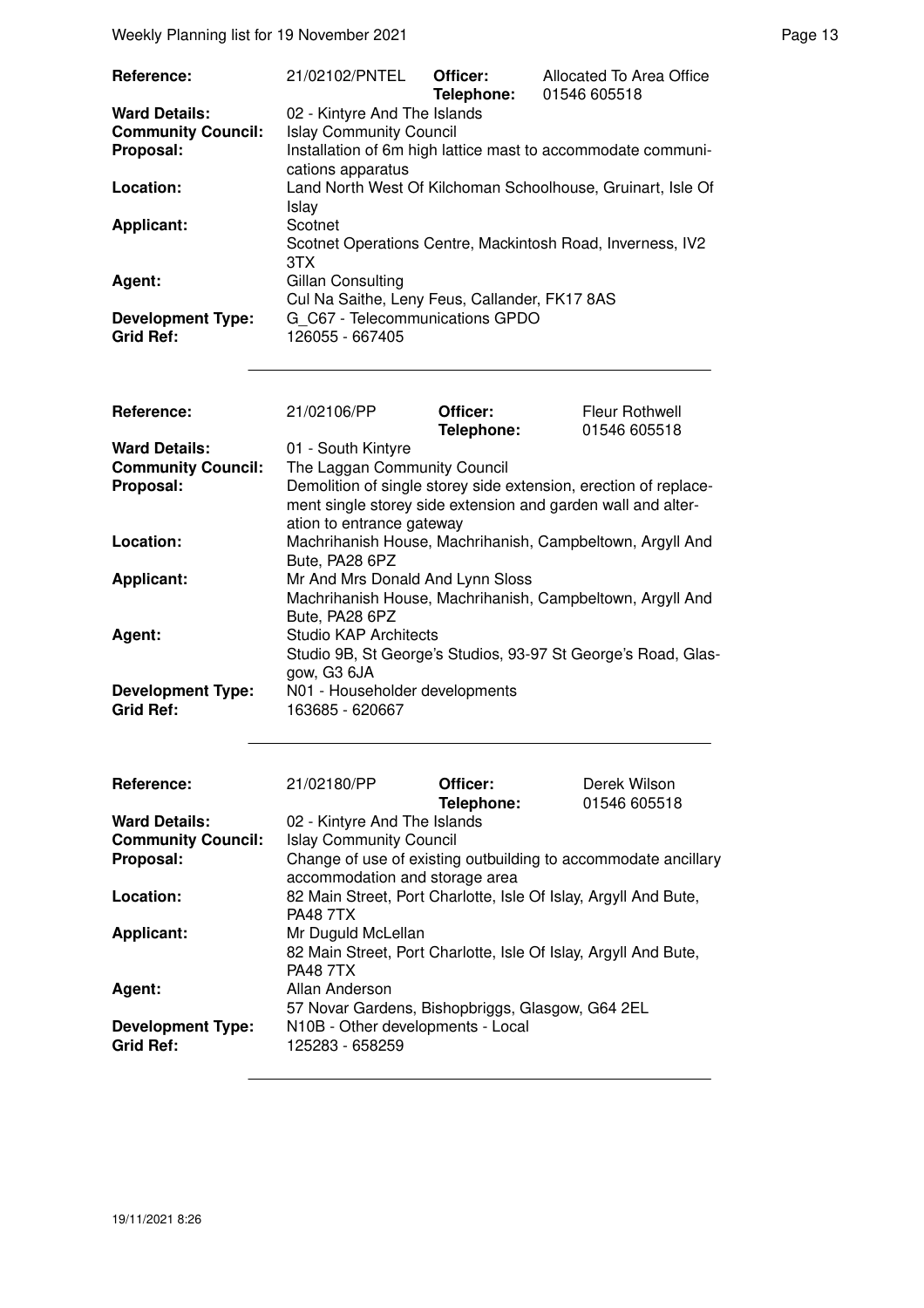Weekly Planning list for 19 November 2021 **Page 14** Page 14

| <b>Reference:</b>                            | 21/02182/PP                                             | Officer:<br>Telephone: | Tiwaah P Antwi<br>01546 605518                               |
|----------------------------------------------|---------------------------------------------------------|------------------------|--------------------------------------------------------------|
| <b>Ward Details:</b>                         | 02 - Kintyre And The Islands                            |                        |                                                              |
| <b>Community Council:</b>                    | <b>Tarbert And Skipness Community Council</b>           |                        |                                                              |
| Proposal:                                    | Demolition of chimneys and re-instatement of roof       |                        |                                                              |
| Location:                                    | Afton, Barmore Road, Tarbert, Argyll And Bute, PA29 6TW |                        |                                                              |
| <b>Applicant:</b>                            | Miss Catherine Connelly                                 |                        |                                                              |
|                                              | 8ES                                                     |                        | Lochfyne Lodge, Inverneil, Ardrishaig, Argyll And Bute, PA30 |
| Agent:                                       | <b>Tom Grant Architects</b>                             |                        |                                                              |
|                                              | 41 Longrow, Campbeltown, Argyll And Bute, PA28 6ER      |                        |                                                              |
| <b>Development Type:</b><br><b>Grid Ref:</b> | N01 - Householder developments<br>186388 - 668695       |                        |                                                              |

| <b>Reference:</b>                                                           | 21/02192/PPP                                                                                                                                                                  | Officer:<br>Telephone:        | Derek Wilson<br>01546 605518                                    |  |
|-----------------------------------------------------------------------------|-------------------------------------------------------------------------------------------------------------------------------------------------------------------------------|-------------------------------|-----------------------------------------------------------------|--|
| <b>Ward Details:</b><br><b>Community Council:</b><br>Proposal:<br>Location: | 03 - Mid Argyll<br><b>Inveraray Community Council</b><br>Site for the erection of dwellinghouse<br>Land North East Of Tigh Cuileann, Achnagoul, Inveraray, Argyll<br>And Bute |                               |                                                                 |  |
| <b>Applicant:</b>                                                           | <b>Argyll Estates</b><br>Cherry Park, Inverary, Argyll And Bute, PA32 8XE                                                                                                     |                               |                                                                 |  |
| Agent:                                                                      | Beaton + McMurchy Architects Ltd<br>The Studio, Tigh Na Glaic, Taynuilt, Oban, Argyll And Bute,<br><b>PA35 1JW</b>                                                            |                               |                                                                 |  |
| <b>Development Type:</b><br><b>Grid Ref:</b>                                | N03B - Housing - Local<br>205926 - 705472                                                                                                                                     |                               |                                                                 |  |
| Reference:                                                                  | 21/02221/MPLAN                                                                                                                                                                | Officer:<br><b>Telephone:</b> | Allocated To Area Office<br>01546 605518                        |  |
| <b>Ward Details:</b>                                                        | 01 - South Kintyre                                                                                                                                                            |                               |                                                                 |  |
| <b>Community Council:</b>                                                   | <b>Campbeltown Community Council</b>                                                                                                                                          |                               |                                                                 |  |
| Proposal:                                                                   | Submission of a Masterplan to Housing Allocation H3007 for                                                                                                                    |                               | residential development as identified in the adopted Argyll and |  |

Bute Local Development Plan 2015 **Location:** Land West Of Bell Na Mara, High Askomil, Campbeltown,

117 Sound Of Kintyre, Machrihanish, Campbeltown, Argyll And

Argyll And Bute

Bute, PA28 6GA **Development Type:** N0 - not required for statutory returns<br>Grid Ref: 173381 - 620908 **Grid Ref:** 173381 - 620908

C/o Agent

**Applicant:** Mr Calum McFadyen

Agent: **Allan McDougall**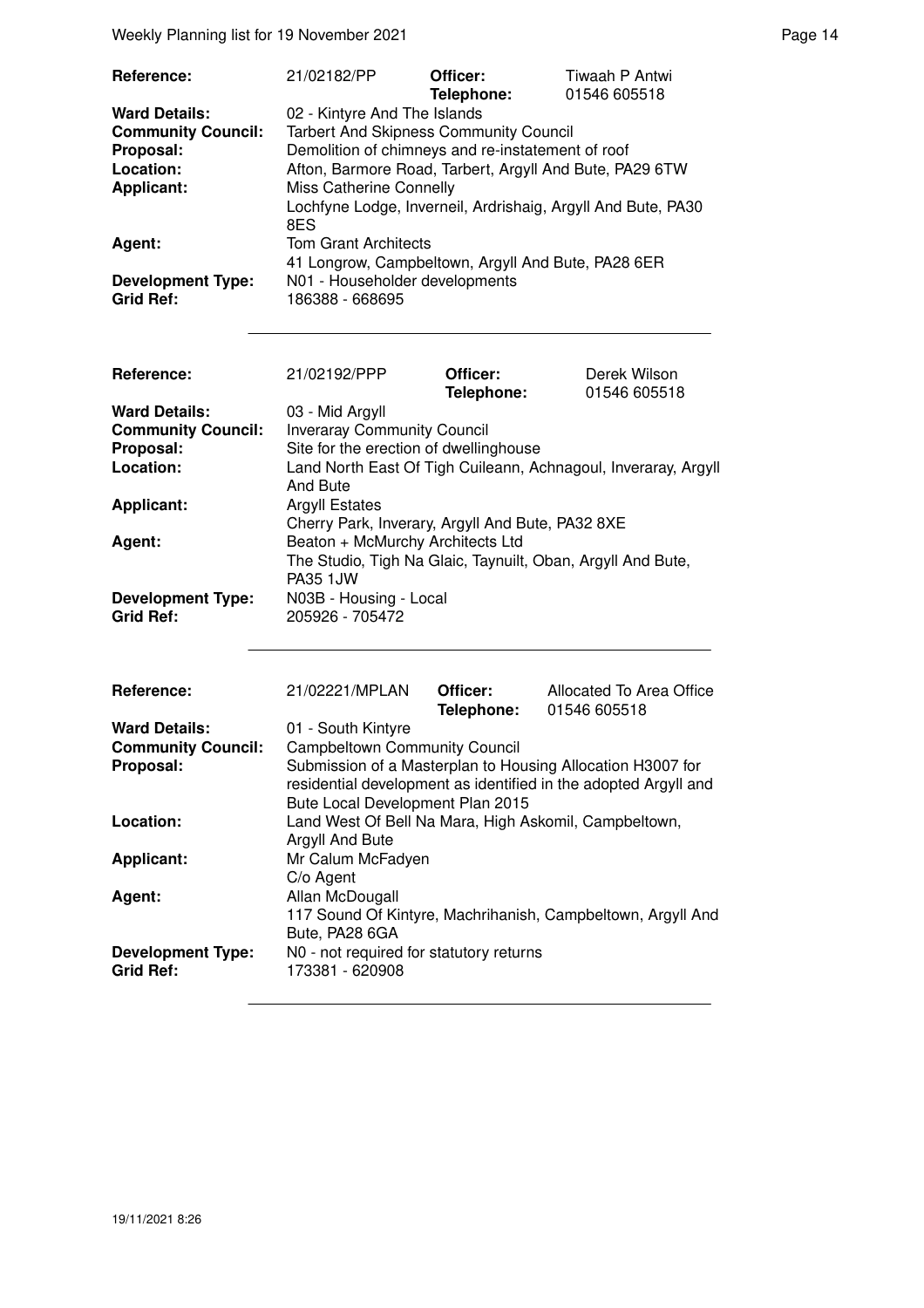Weekly Planning list for 19 November 2021 **Page 15** November 2021

| Reference:                                   | 21/02222/PP                               | Officer:<br>Telephone: | Allocated To Area Office<br>01546 605518                        |
|----------------------------------------------|-------------------------------------------|------------------------|-----------------------------------------------------------------|
| <b>Ward Details:</b>                         | 01 - South Kintyre                        |                        |                                                                 |
| <b>Community Council:</b>                    | <b>Campbeltown Community Council</b>      |                        |                                                                 |
| Proposal:                                    | the B842                                  |                        | Erection of dwellinghouse and formation of vehicular access off |
| Location:                                    | town, Argyll And Bute                     |                        | Plot 3, Land West Of Bel-Na-Mara, High Askomil, Campbel-        |
| <b>Applicant:</b>                            | Mr And Mrs C McFadyen                     |                        |                                                                 |
| Agent:                                       | <b>PA28 6FN</b><br>Allan McDougall        |                        | Allandale, 5 Lochview Avenue, Campbeltown, Argyll And Bute,     |
|                                              | Bute, PA28 6GA                            |                        | 117 Sound Of Kintyre, Machrihanish, Campbeltown, Argyll And     |
| <b>Development Type:</b><br><b>Grid Ref:</b> | N03B - Housing - Local<br>173325 - 620819 |                        |                                                                 |

| Reference:                | 21/02227/PNWAY                                             | Officer:   | <b>Fleur Rothwell</b> |
|---------------------------|------------------------------------------------------------|------------|-----------------------|
|                           |                                                            | Telephone: | 01546 605518          |
| <b>Ward Details:</b>      | 02 - Kintyre And The Islands                               |            |                       |
| <b>Community Council:</b> | <b>Tarbert And Skipness Community Council</b>              |            |                       |
| Proposal:                 | Upgrade of existing forest track                           |            |                       |
| Location:                 | Land North Of Sperasaig House, Crossaig Forest, Carradale, |            |                       |
|                           | Campbeltown, Argyll And Bute                               |            |                       |
| <b>Applicant:</b>         | BayWa R.e. UK Ltd                                          |            |                       |
|                           | 58 Waterloo Street, Glasgow, G2 7DA                        |            |                       |
| Agent:                    | <b>RTS Forestry</b>                                        |            |                       |
|                           | Earnside House, Muthill Road, Crieff, PH7 4DH              |            |                       |
| <b>Development Type:</b>  | G C18W - Agricultural Private Way                          |            |                       |
| <b>Grid Ref:</b>          | 182352 - 648850                                            |            |                       |

| Reference:                                   | 21/02235/PP                                       | Officer:<br>Telephone: | Allocated To Area Office<br>01546 605518                        |
|----------------------------------------------|---------------------------------------------------|------------------------|-----------------------------------------------------------------|
| <b>Ward Details:</b>                         | 02 - Kintyre And The Islands                      |                        |                                                                 |
| <b>Community Council:</b>                    | <b>West Kintyre Community Council</b>             |                        |                                                                 |
| Proposal:                                    | of septic tank and soakaway                       |                        | Alterations and refurbishment of dwellinghouse and installation |
| Location:                                    | 6XS                                               |                        | Kilchamaig Gate, Whitehouse, Tarbert, Argyll And Bute, PA29     |
| <b>Applicant:</b>                            | Mr Alan Coote                                     |                        |                                                                 |
|                                              | 6XS                                               |                        | Kilchamaig Gate, Whitehouse, By Tarbert, Scotland, PA29         |
| Agent:                                       | <b>Bowman Stewart</b>                             |                        |                                                                 |
|                                              | <b>PA31 8JS</b>                                   |                        | Victoria Buildings, 1 34 Union Street, Lochgilphead, Scotland,  |
| <b>Development Type:</b><br><b>Grid Ref:</b> | N01 - Householder developments<br>181119 - 660730 |                        |                                                                 |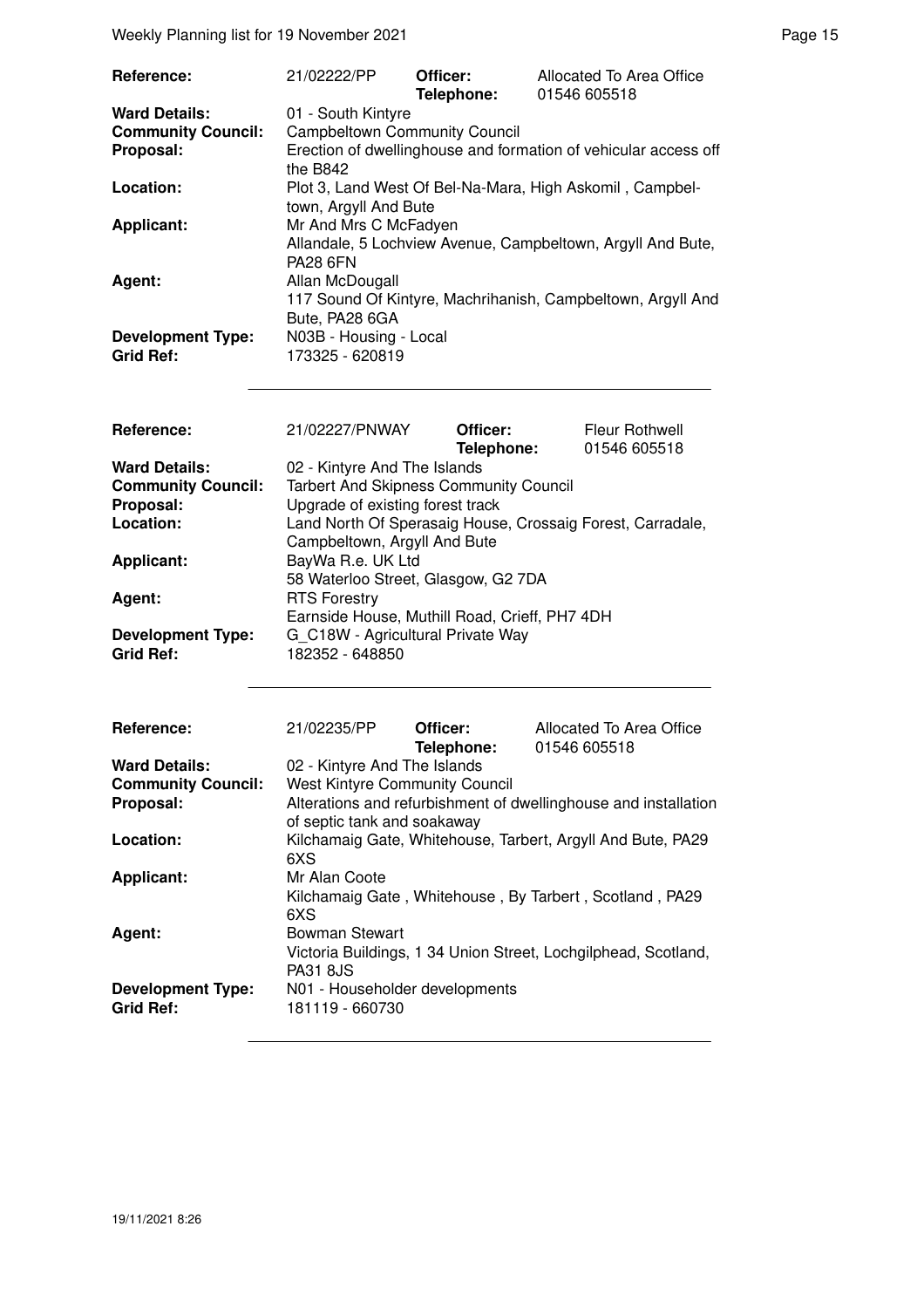Weekly Planning list for 19 November 2021 **Page 16** November 2021

| <b>Reference:</b>                                 | 21/02283/TELNOT                                                                                                                                                                                                       | Officer:<br>Telephone: | Derek Wilson<br>01546 605518 |
|---------------------------------------------------|-----------------------------------------------------------------------------------------------------------------------------------------------------------------------------------------------------------------------|------------------------|------------------------------|
| <b>Ward Details:</b><br><b>Community Council:</b> | 03 - Mid Argyll<br><b>Inveraray Community Council</b>                                                                                                                                                                 |                        |                              |
| Proposal:                                         | Installation of 3 new antennas, relocation of 3 existing antennas<br>on new yoke brackets on existing tower, 2 proposed dishes to<br>be installed above antennas, one proposed cabinet and ancil-<br>lary development |                        |                              |
| Location:                                         | Telecommunications Mast At Glen Aray, Inveraray, Argyll And<br><b>Bute</b>                                                                                                                                            |                        |                              |
| <b>Applicant:</b>                                 | <b>WHP Telecoms Ltd</b><br>Duart House, Suites G4 And G7, Finch Way, Strathclyde Busi-<br>ness Park, Bellshill, North Lanarkshire, ML4 3PR                                                                            |                        |                              |
| Agent:                                            | N/A                                                                                                                                                                                                                   |                        |                              |
| <b>Development Type:</b><br><b>Grid Ref:</b>      | NO - not required for statutory returns<br>208950 - 717114                                                                                                                                                            |                        |                              |
| Reference:                                        | 21/02284/TELNOT                                                                                                                                                                                                       | Officer:               | Tiwaah P Antwi               |

| ,,,,,,,,,,,,,             | <u>LII VLLUTI I LLI 1901</u>                                |            |              |
|---------------------------|-------------------------------------------------------------|------------|--------------|
|                           |                                                             | Telephone: | 01546 605518 |
| <b>Ward Details:</b>      | 02 - Kintyre And The Islands                                |            |              |
| <b>Community Council:</b> | South Knapdale Community Council                            |            |              |
| Proposal:                 | Installation of 3no new 3UK antennas, 2no 0.6m dishes and   |            |              |
|                           | 1no Ericsson 6130 cabinet                                   |            |              |
| Location:                 | Kennacraig Bar Mor Forest Telecommunications Mast, Tarbert, |            |              |
|                           | Argyll And Bute                                             |            |              |
| <b>Applicant:</b>         | <b>WHP Telecoms Ltd</b>                                     |            |              |
|                           | 401 Faraday Street, Birchwood Park, Warrington, WA3 6GA     |            |              |
| Agent:                    | N/A                                                         |            |              |
| <b>Development Type:</b>  | N0 - not required for statutory returns                     |            |              |

**Grid Ref:** 181942 - 664975

 $\overline{a}$ 

| <b>Reference:</b>         | 21/02297/PNWAY                                              | Officer:<br>Telephone: | Tiwaah P Antwi<br>01546 605518 |
|---------------------------|-------------------------------------------------------------|------------------------|--------------------------------|
| <b>Ward Details:</b>      | 02 - Kintyre And The Islands                                |                        |                                |
| <b>Community Council:</b> | <b>West Kintyre Community Council</b>                       |                        |                                |
| Proposal:                 | Formation of forest track                                   |                        |                                |
| Location:                 | Achaglass Forest, Clachan, Tarbert, Argyll And Bute, PA29   |                        |                                |
|                           | 6WL                                                         |                        |                                |
| <b>Applicant:</b>         | <b>Tilhill Forestry</b>                                     |                        |                                |
|                           | Tigh Mhicleoid, 2 Lochnell Street, Lochgilphead, Argyll And |                        |                                |
|                           | Bute, PA31 8JL                                              |                        |                                |
| Agent:                    | Kevin Murphy                                                |                        |                                |
|                           | Tigh Mhicleoid, 2 Lochnell Street, Lochgilphead, Argyll And |                        |                                |
|                           | Bute, PA31 8JL                                              |                        |                                |
| <b>Development Type:</b>  | G C22W - Forestry Private Way                               |                        |                                |
| <b>Grid Ref:</b>          | 178383 - 654445                                             |                        |                                |
|                           |                                                             |                        |                                |